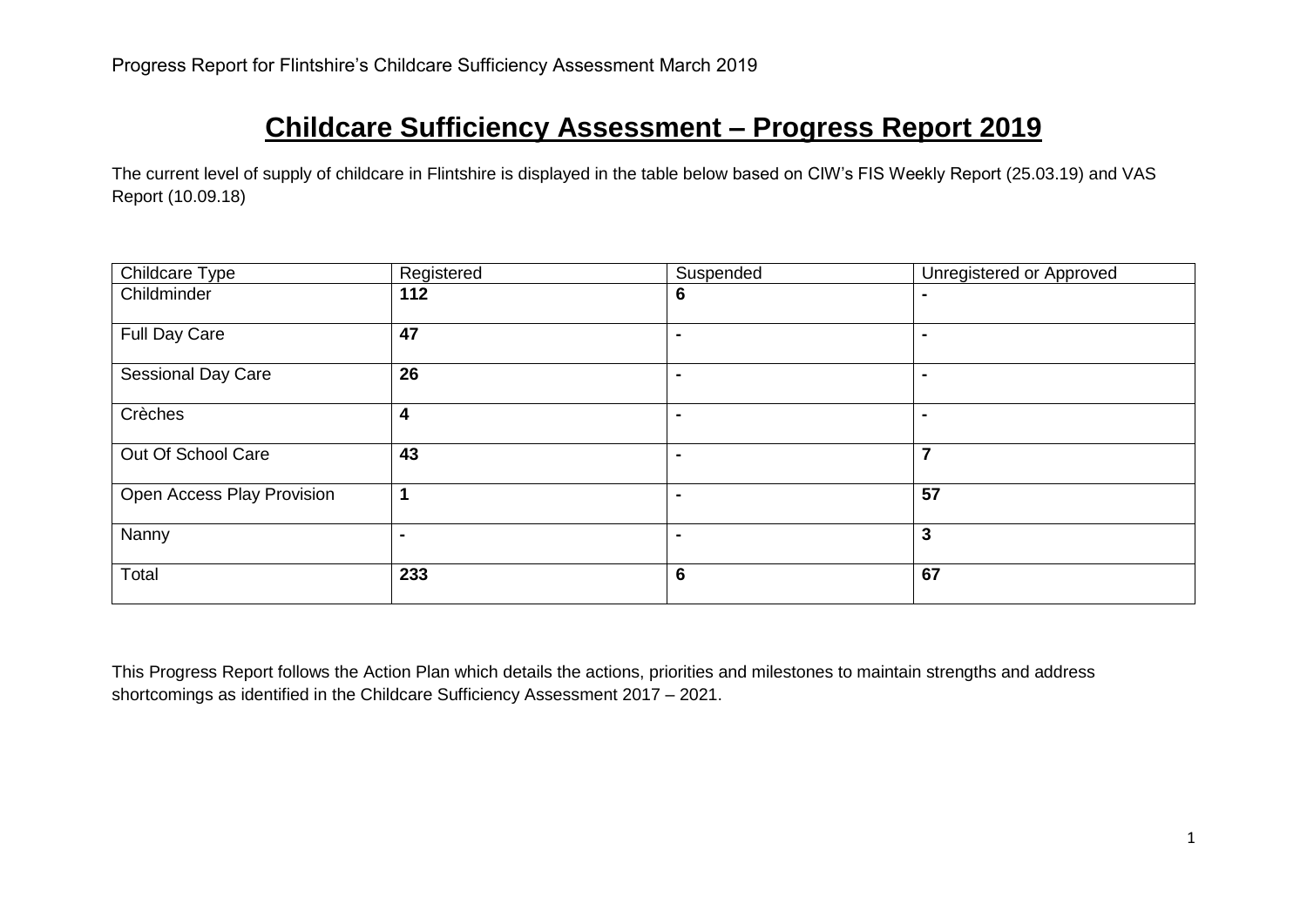| <b>Strengths</b>                                                                                                                                                                                         | Weaknesses | Actioned by      | <b>Priorities</b>                                                                                                                                                                                                                                              |
|----------------------------------------------------------------------------------------------------------------------------------------------------------------------------------------------------------|------------|------------------|----------------------------------------------------------------------------------------------------------------------------------------------------------------------------------------------------------------------------------------------------------------|
| Childcare is well<br>located and meets<br>the needs of the<br>majority of parents.<br>Childcare is<br>generally reliable.<br>The majority of<br>respondents<br>believed childcare is<br>of good quality. |            | CDO, FISF, AWARE | For the next full CSA improve<br>promotion of the parents survey<br>as a very small sample of<br>Flintshire parents completed the<br>survey for 2016<br><b>Ensure Welsh Government</b><br>receive recommendations for<br>improvements to the parents<br>survey |

## **Assessment of Demand**

## **Milestones reviewed 31st March 2018**

- CDO to expand distribution list for parent survey in 2021.
- AWARE group have fed back to Welsh Government recommendations for improvements to the parent survey (2017).

## **Milestones reviewed 31st March 2019**

- As above
- FISF have launched the FISF Facebook this year and this can be utilised to promote surveys (such as the CSA), consultations and announcements amongst parents across Flintshire. The Family Information Service Manager has put in a development request via the FIS network March 2019 to develop a DEWIS based survey system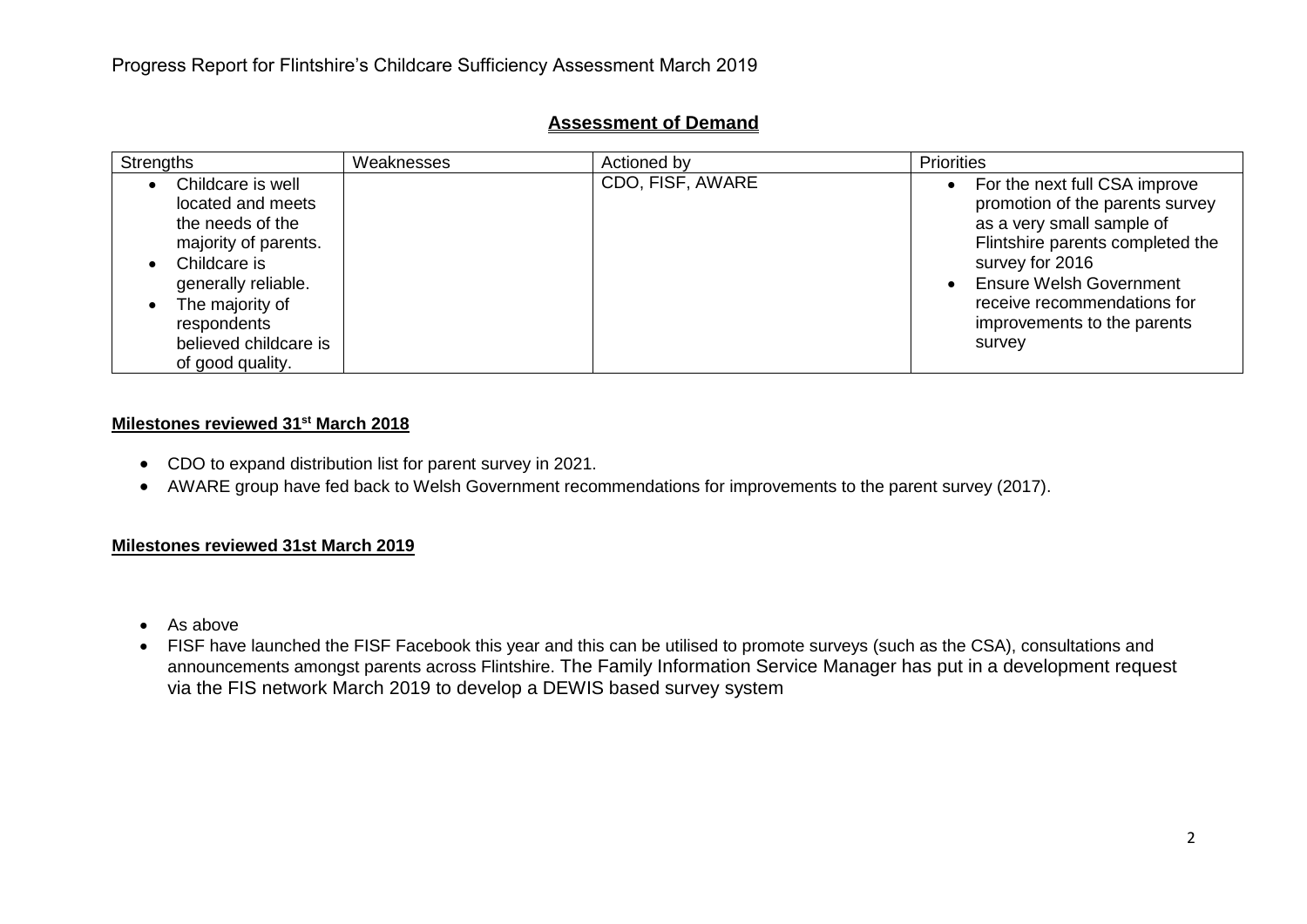| Strengths                                                                                                                                                                        | Weaknesses                                                                                           | Actioned by                                                                                      | <b>Priorities</b>                                                                                                                                                                                                                                                                                                                           |
|----------------------------------------------------------------------------------------------------------------------------------------------------------------------------------|------------------------------------------------------------------------------------------------------|--------------------------------------------------------------------------------------------------|---------------------------------------------------------------------------------------------------------------------------------------------------------------------------------------------------------------------------------------------------------------------------------------------------------------------------------------------|
| All Areas of Flintshire<br>host some type of<br>childcare provision.<br>• 77.1% return of all<br>SASS1 paperwork within<br>Flintshire which was<br>above the national<br>average | The timing of the<br>SASS1 survey at the<br>end of term and so<br>early into the school<br>holidays. | CDO, FISF, Early Years<br>Wales (previously Wales<br>PPA), Mudiad Meithrin,<br>NDNA, PACEY Cymru | To obtain more valid data we need to<br>$\bullet$<br>support the completion of the SASS Part<br>1 as 22.9% of Flintshire childcare<br>providers failed to complete the on-line<br>CIW SASS Part 1 survey<br>To provide technical support wherever<br>$\bullet$<br>possible to support settings as they<br>complete CIW on-line SASS 1 and 2 |

# **Assessment of Supply**

## **Milestones reviewed 31st March 2018**

**Support available from Umbrella organisations to complete SASS1 and 2 -**

Mudiad Meithrin arranged workshops to go through both the SASS1 and 2. Additional support was also given by the Support officer for any groups experiencing difficulties.

Wales PPA held an information session with laptops available for members to use for SASS1, Development workers helped settings during their routine visits, and all members were invited to attend the Wales PPA office for 1:1 or group support using their technology if needed.

PACEY Cymru offered telephone and email support for all registered childminders in Wales on completion of SASS. In Flintshire workshops on the Inspection Framework were delivered in May and June in preparation for SASS part 2 – attended by a total of 23 with 100% rating the course as good or excellent. Feedback included comments on how this will support SASS completion, including *"How I'll show evidence that I'm doing a good job and can fill in SASS2" [was most useful*].

NDNA Cymru shared information about SASS 1 and 2 with members and provided telephone support on the completion of the SASS.

The CDO has supported OSC providers during routine visits to complete SASS1 and 2.

**FISF have purchased six laptops which are free to loan out to childcare settings to assist in completing SASS 1 and 2**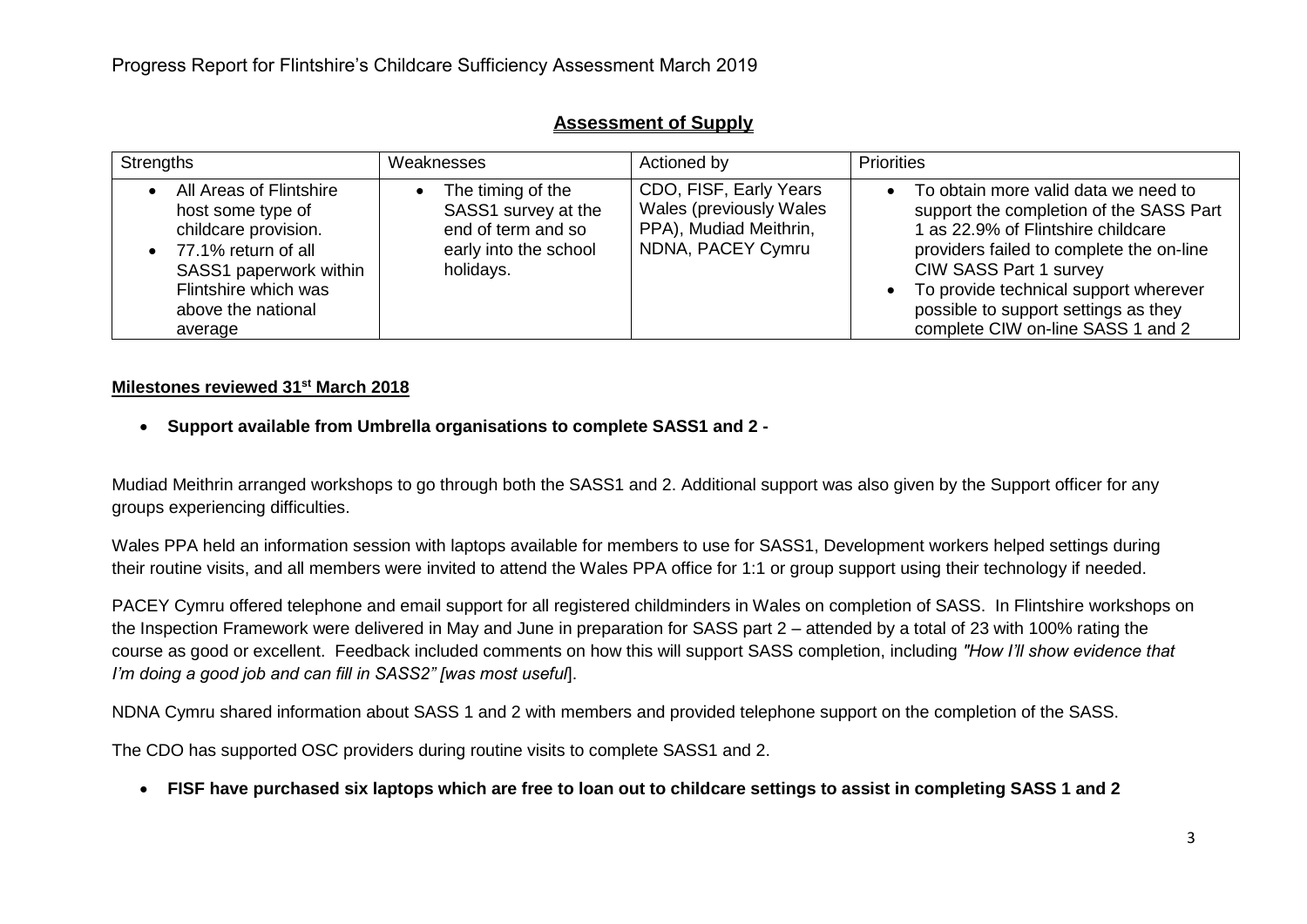## Progress Report for Flintshire's Childcare Sufficiency Assessment March 2019

All cylchoedd Meithrin are able to apply for a grant through Mudiad Meithrin to purchase IT equipment.

Two Digital Confidence workshops in May 2017 were promoted to all childcare settings and only one childminder attended the first workshop with the second workshop cancelled because no bookings received.

#### **Milestones reviewed 31st March 2019**

#### **Support and advice provided to childcare providers around SASS1 and 2 requirements**

On 7<sup>th</sup> September 2018 CIW announced 'Childcare and play providers: Not required to complete a Self-Assessment of Service (SASS) for 2018-19'. CIW plan to issue a SASS in the latter part of 2019 meanwhile childcare providers are instructed to update their Quality of Care Review and for it to be available should it be requested by CIW.

Quality of Care report workshop included on FIS Additional Training Schedule ( February 2019 – 14 candidates attended).

The CDO and all umbrella organisations continues to provide support to OSC providers during routine visits around producing a Quality of Care Review and working to its Action Plan.

## **Provision of technical support to help childcare providers meet SASS1 and 2, Childcare Offer, Early Entitlement and DEWIS website requirements.**

FISF have laptops available to loan to settings to support them in completing their SASS and Quality of Care review paperwork, Childcare Offer and Early Entitlement claims and to register on the DEWIS website.

All umbrella organisations supporting settings to have combined document (Quality of Care Review & SEfI) in line with Joint Inspection. Also encouraging settings to purchase their own laptop/tablets and internet package.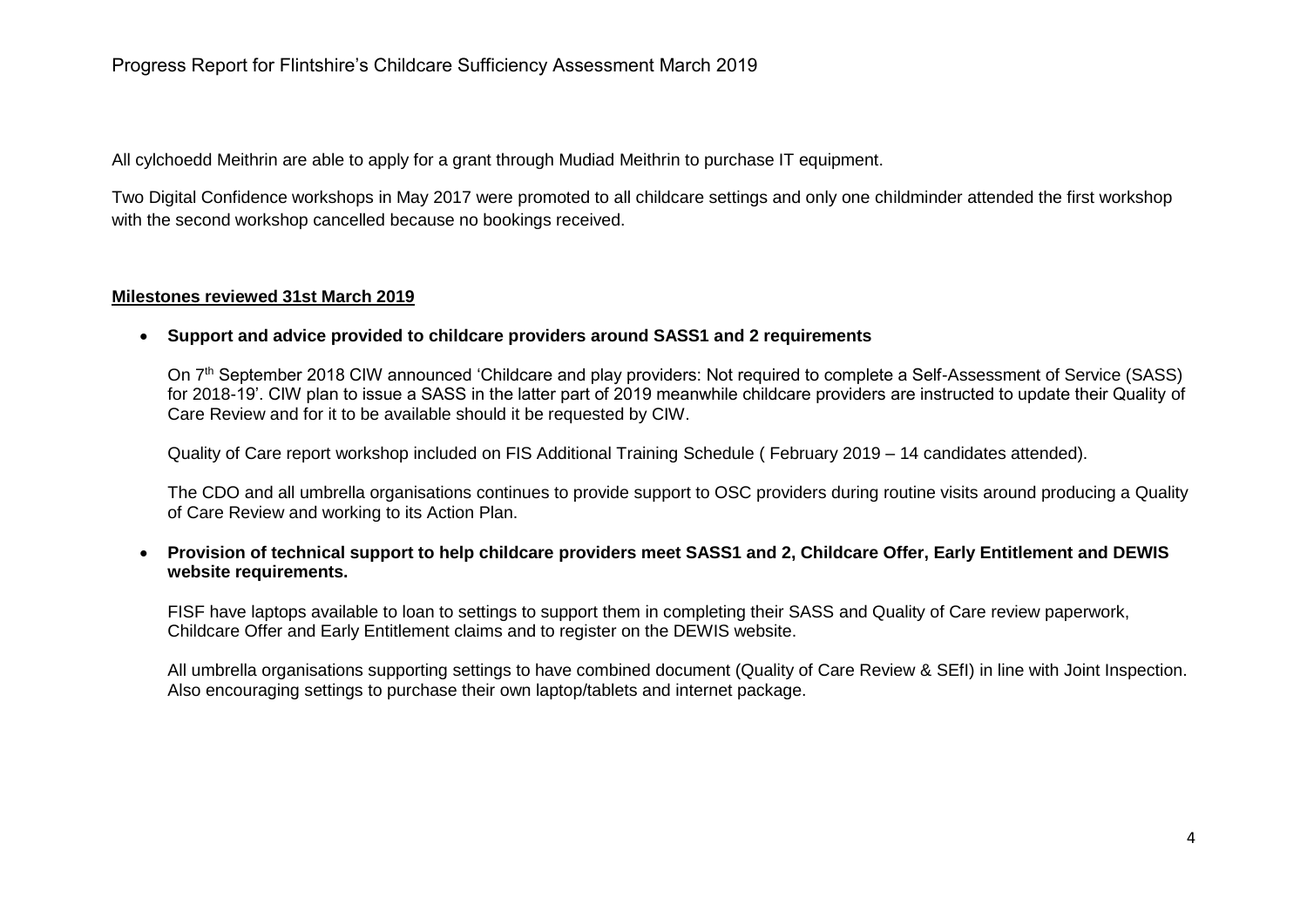| Category                                                                                                | Strengths                                                                                     | Weaknesses                                                                                                                                                                                                                                                        | Actioned by                                    | Priorities                                                                                                                                                                                                                                                                                                                                                                                              |
|---------------------------------------------------------------------------------------------------------|-----------------------------------------------------------------------------------------------|-------------------------------------------------------------------------------------------------------------------------------------------------------------------------------------------------------------------------------------------------------------------|------------------------------------------------|---------------------------------------------------------------------------------------------------------------------------------------------------------------------------------------------------------------------------------------------------------------------------------------------------------------------------------------------------------------------------------------------------------|
| Type of available childcare<br>e.g. full day care, sessional<br>care, after school care,<br>childminder | The full range of<br>$\bullet$<br>services are catered<br>for across the<br>majority of Areas | A limited number of<br>childminders in rural<br><b>locations</b><br>Only one open access<br>playscheme is registered<br>with CIW.<br>Underutilisation of<br>registered crèche<br>facilities<br>A limited number of<br>Nannies on the Voluntary<br>Approval Scheme | PACEY Cymru,<br>Play Development<br>Team, FISF | <b>Recruitment of more</b><br>childminders, particularly in rural<br>areas<br>The registration of open access<br>playschemes should be<br>supported.<br>Improve awareness, amongst<br>agencies and training providers,<br>of the availability of crèche<br>facilities in Flintshire<br>More information relating to<br>nannies on the voluntary<br>approval scheme to be made<br>available through FISF |

## **Analysis of supply and demand of overall childcare provision**

## **Milestones reviewed 31st March 2018**

## **Details of PACEY and FISF promotional work.**

During the period October 2017 – February 2018 a total of 8 x 3 hour blocks of promotional engagement were delivered by PACEY Cymru to raise awareness of becoming a registered childminder in target areas of Mold and Holywell, this included attendance at 9 events or groups, and visiting a range of additional venues and organisations to discuss childminding locally during these hours.

The CDO has attended 2 P & T sessions, a Rhyme time session and a DWP Parent Event in Flint from December 2017 to March 2018 raising awareness of childminding as a career option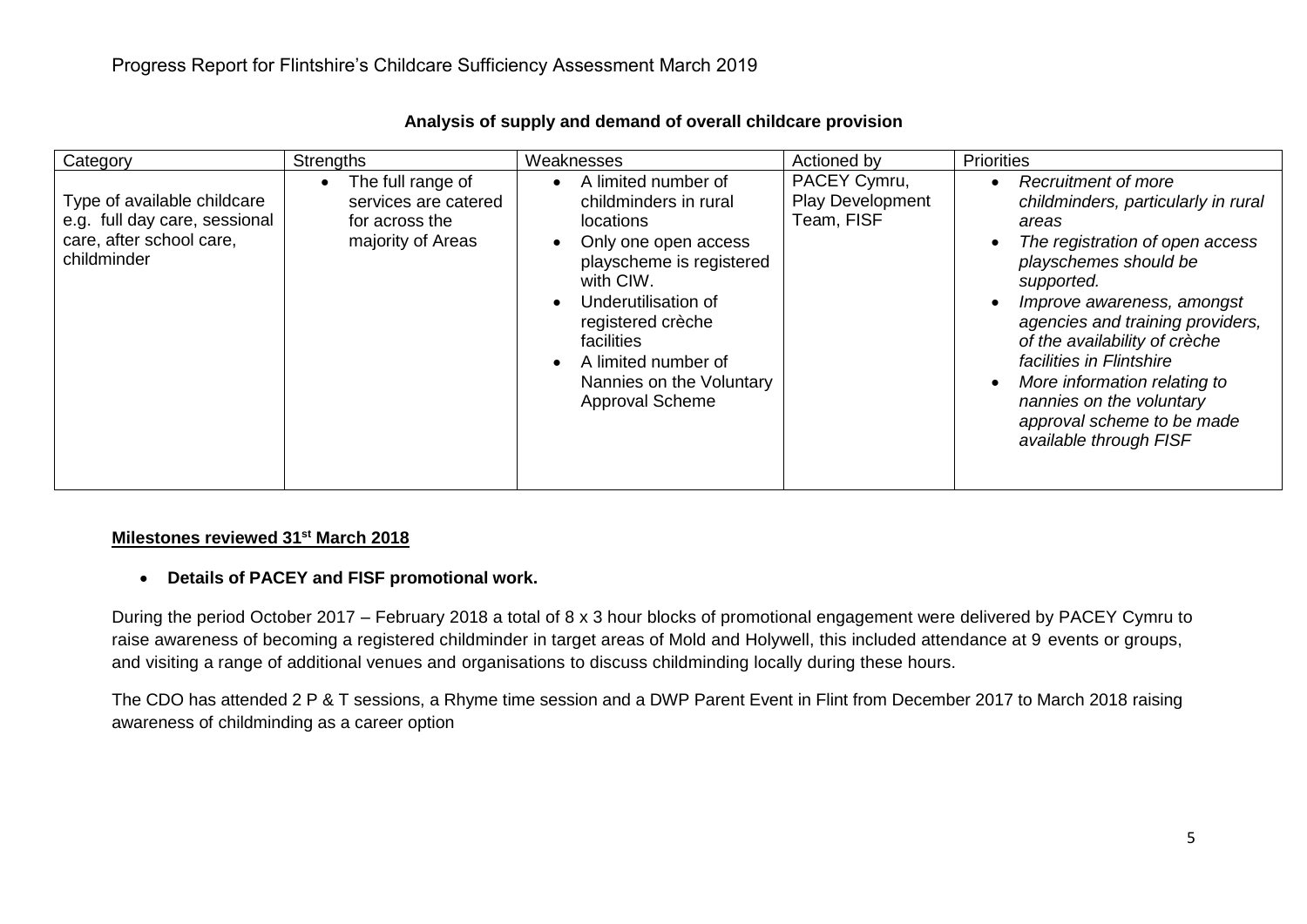# Progress Report for Flintshire's Childcare Sufficiency Assessment March 2019

## **Play Development Officer report on setting numbers**

4,107 children and young people attended Summer Playschemes during summer holidays 2017 with 37 of these children and young people supported by the Buddy system.

Flintshire will be running the same number of playschemes this year as last year. With no plans at present to register anymore with CIW but will aspire to in the near future.

## **Promotion of Flintshire Crèche Services during 2017 – 2018**

Flintshire Crèche Services have delivered the following crèches from April 1st 2017 – March 31st 2018

| One off Crèches $= 15$ | 6 week Crèches $= 1$ | 11 week Crèches = 6   |
|------------------------|----------------------|-----------------------|
| 4 week Crèches = $5$   | 7 week Crèches $=$ 4 | 12 week Crèches $=$ 1 |
| 5 week Crèches = $6$   | 8 week Crèches $= 7$ | 14 week Crèches = $1$ |

During the last six months Flintshire Crèche Services staff have delivered promotional leaflets to schools, hotels, doctors surgeries and placed on FISF website.

## **How FISF promote Nannies.**

Currently there are no Nanny details on the FISF website but plans to include them on the new DEWIS website. Parents enquiring for Nannies will be referred to those currently on CIW's Voluntary Approval Scheme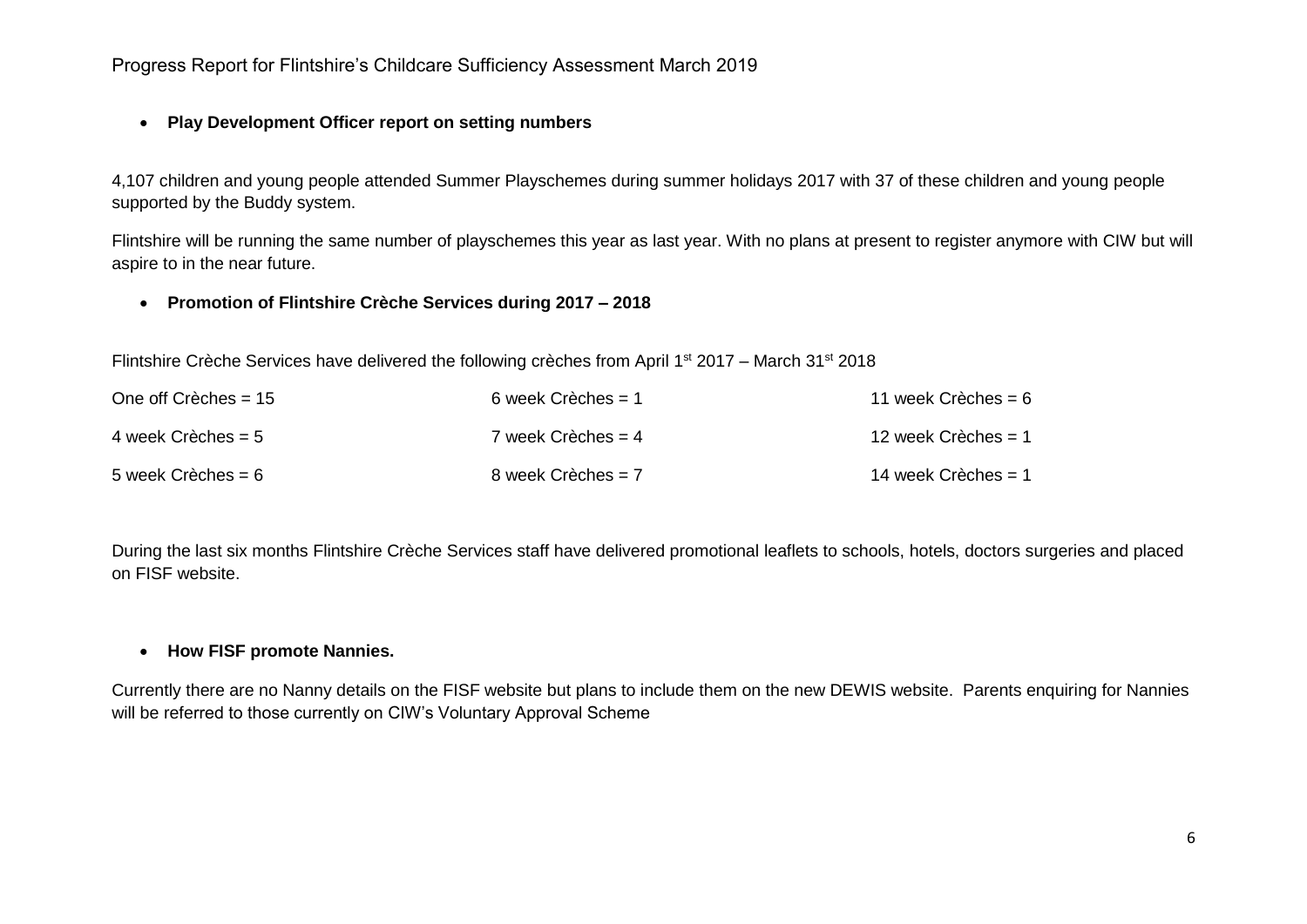#### **Details of PACEY and FISF promotional work.**

During the period May to September 2018, a total of 8 x 3 hour blocks of promotional engagement were delivered to raise awareness of becoming a registered childminder. This included display stands at 2 large community events, attendance at 10 parent and toddler groups, 2 library story time sessions and other community facilities and activities. In total at least 95 individuals were at the group sessions that were attended in this period, which resulted in more detailed discussions with 27 individuals showing sufficient level of interest in childminding to either share their contact details or take away additional information and another 3 took flyers for friends or colleagues. Individuals from the target areas have completed the October CYPOP5 pre-registration training course; including 3 from Mold, 1 from Northop Hall, and 1 from Holywell.

During the period January – February 2019, a total of 4 x 3 hour blocks of promotional engagement were delivered in the target areas of Mold and Holywell to raise awareness of becoming a registered childminder. This included attendance at 6 parent and toddler group sessions (including 1 health visitor led parent and baby session), 1 library story/rhyme time session, along with other community facilities and activities. In total at least 66 individuals were in attendance at the sessions visited, which resulted in more detailed discussions with some, of these 9 took additional information. The March CYPOP5 course candidates include 1 person from Mold, 1 person from this round of engagement work is currently awaiting the next local briefing session.

The CDO has attended Mold Jobcentreplus for a Lone Parent event in July 2018 and three Lone Parent pathway Sessions in November 2018 to promote FISF, DEWIS, childcare options and funding and to promote childminding as a career option. FISF outreach work has improved and expanded in this field following the recruitment of two new Information Officers this year.

## **Play Development Officer report on setting numbers**

3,906 children and young people aged 5 to 12 years (5 to 15 for children with disabilities) attended Summer Playschemes during summer holidays 2018 with 41 of these children and young people supported by the Flintshire Buddy scheme.

These were held at 58 site locations in partnership with local town and community councils. The local authority worked in partnership with Urdd Gobaith Cymru to deliver 4 Welsh medium summer playschemes. For 2018, the Local Authority Benefits Service, also worked in partnership to deliver hot lunches to all children in identified hotspots for food poverty, via the local playschemes –The food went to where children were and all children were welcome.

FISF are working with the Play Development Team to look at developing an open play areas in Flintshire booklet. The play Development Team will be funding the booklet and developing it with Education. FISF will be involved in its promotion to encourage take up of free open play opportunities in the county.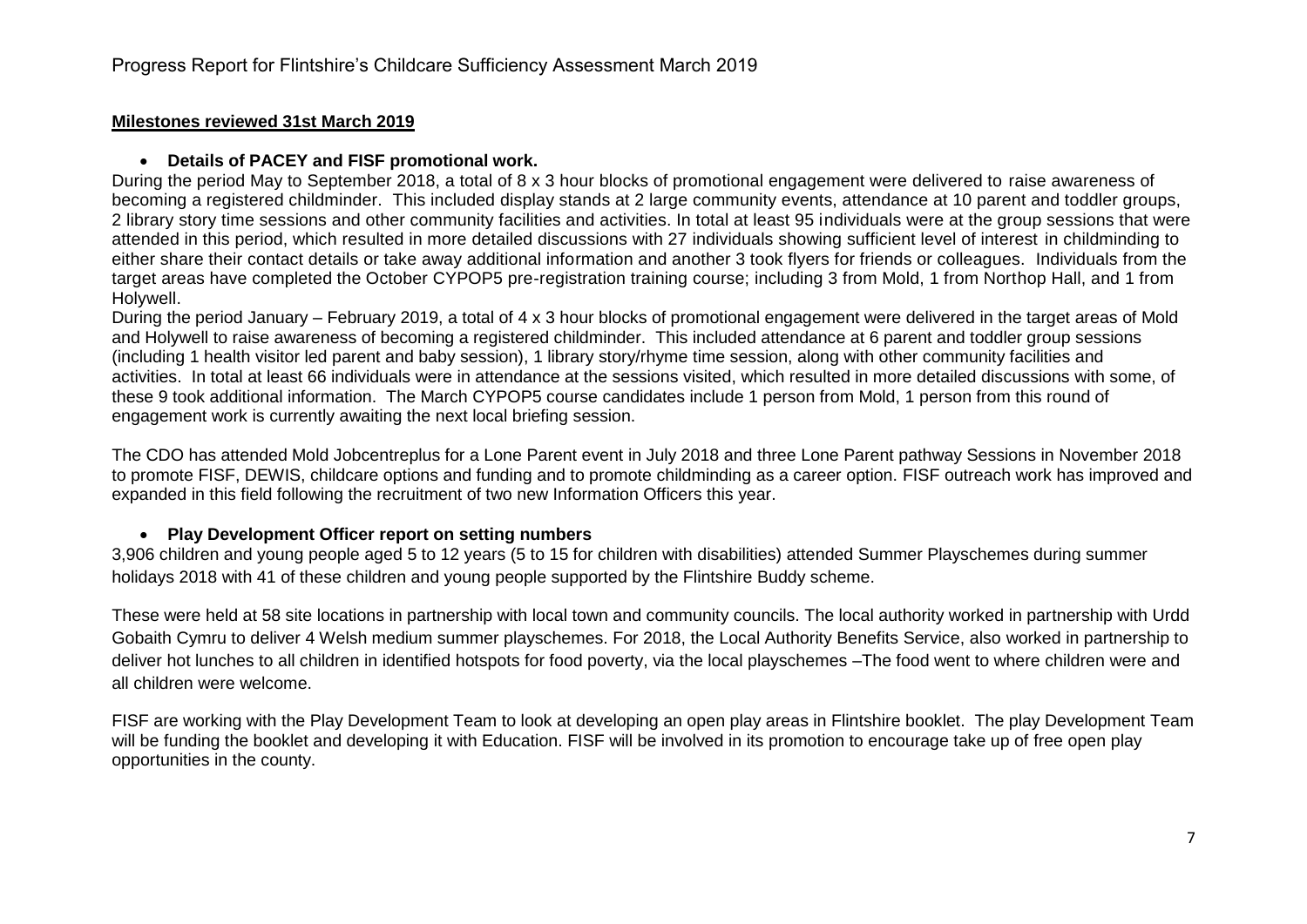Flintshire will be running the same number of playschemes this year as last year. With no plans at present to register anymore with CIW but will aspire to in the near future. Early indications are that a number of town and community councils have identified additional funding to support extra weeks in their communities. With 10 town and communities to date opting for the entire 6 weeks.

## **Promotion of Flintshire Crèche Services during 2018 – 2019**

Flintshire Crèche Services have delivered the following crèches from April 1st 2018 – March 31st 2019

| One off Crèches $= 8$ | 2 week Crèches $= 2$  | $3$ week Crèche = 1   | 4 week Crèche = $1$   |
|-----------------------|-----------------------|-----------------------|-----------------------|
| 5 week Crèches $= 2$  | 6 week Crèche = $1$   | 7 week Crèches = 3    | 8 week Crèches = $4$  |
| 10 week Crèches = $2$ | 11 week Crèches = $6$ | 12 week Crèches $= 7$ | 14 week Crèches $= 1$ |

 $35$  week Crèche = 1

During the last year Flintshire Crèche staff have continued to promote use of the service. Demand has decreased this year due to a reduction in programmes offered under grant funding although the actual number of sessions provided seems to be at the same level as last year. The team will continue to work to promote and raise the profile of the service during the coming year.

## **How FISF promote Nannies.**

The FCC Childcare budget subsides training and start up support for Nannies that are looking to join the voluntary approval scheme. However, there have been no new nannies registering on the Voluntary Approval scheme this year. This could be attributed to the changes in registering requirements as Nannies must now have a Level 3 Childcare qualification or the CYPOP5 qualification in order to register on the scheme. In May 2018 the FISF website was replaced by DEWIS the website where parents can look for Childcare providers in the county. DEWIS do not provide a facility to register Nannies at present however, they have been requested to add this to the choice of childcare providers and this should be actioned in the near future. On 25<sup>th</sup> February 2019 a change in legislation has meant that nannies are currently unable to register on the Voluntary Approval Scheme therefore going forward this will impact on numbers of nannies able to enter their details on the DEWIS website.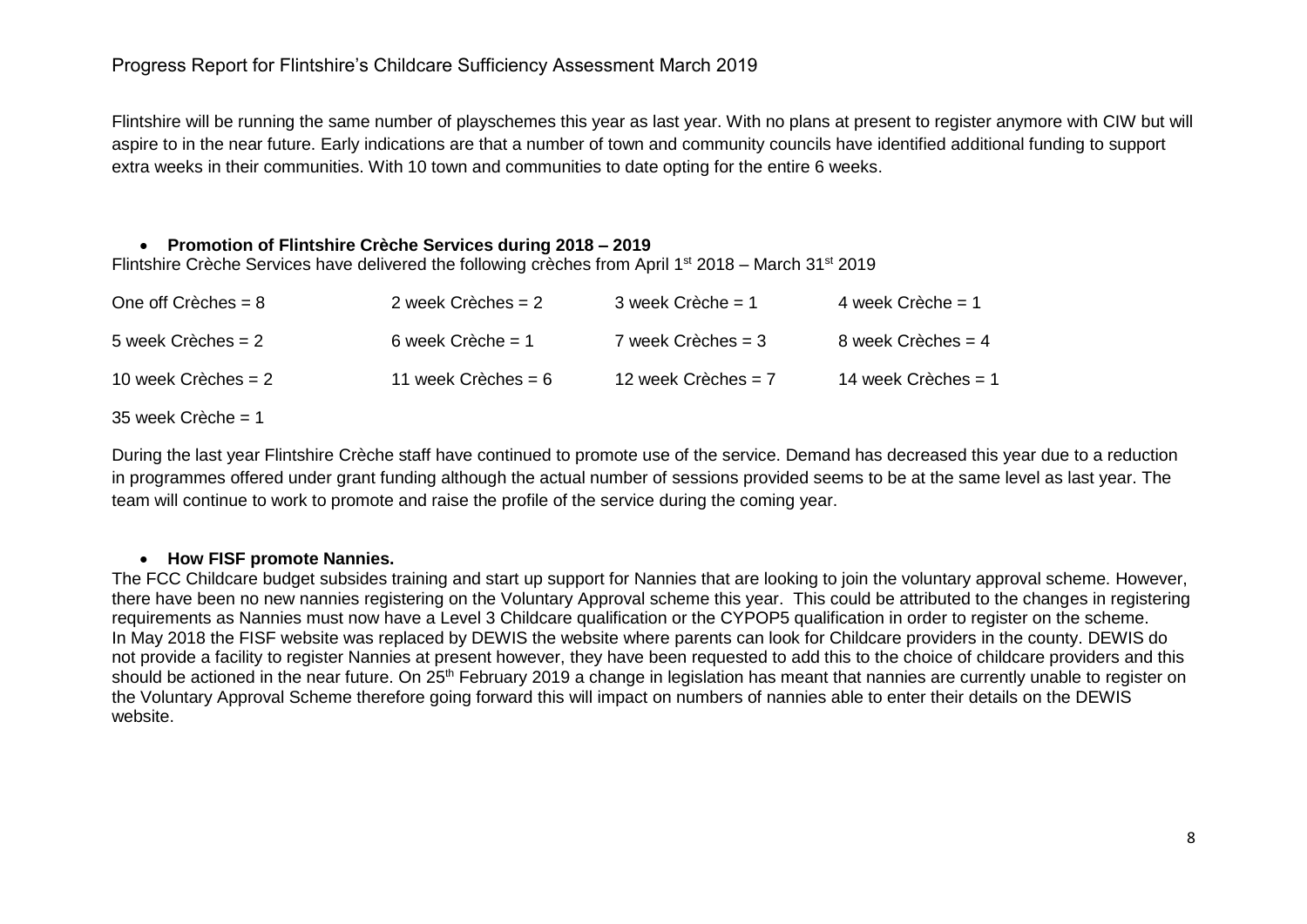**Umbrella Orgs supplying examples of settings who have widened their age range.**

Since Flintshire has started delivering the CO we now have 12 out of our 30 Holiday playschemes providing care for children from three years old.

Out of the 24 After School clubs registered to care for 3 year olds 8 of them have recently extended their registration to this lower age range.

Woodies Wraparound (Saltney) are now catering for before and after school club and therefore cater for the older school age children (8- 11).

NDNA member day nurseries in Flintshire cater for children from Birth.

Childminders wishing to increase their numbers from 6 under 8 years old to 10 under 12 years old have incurred costs following consultation with FCC planning department. And this has deterred some from expanding their age range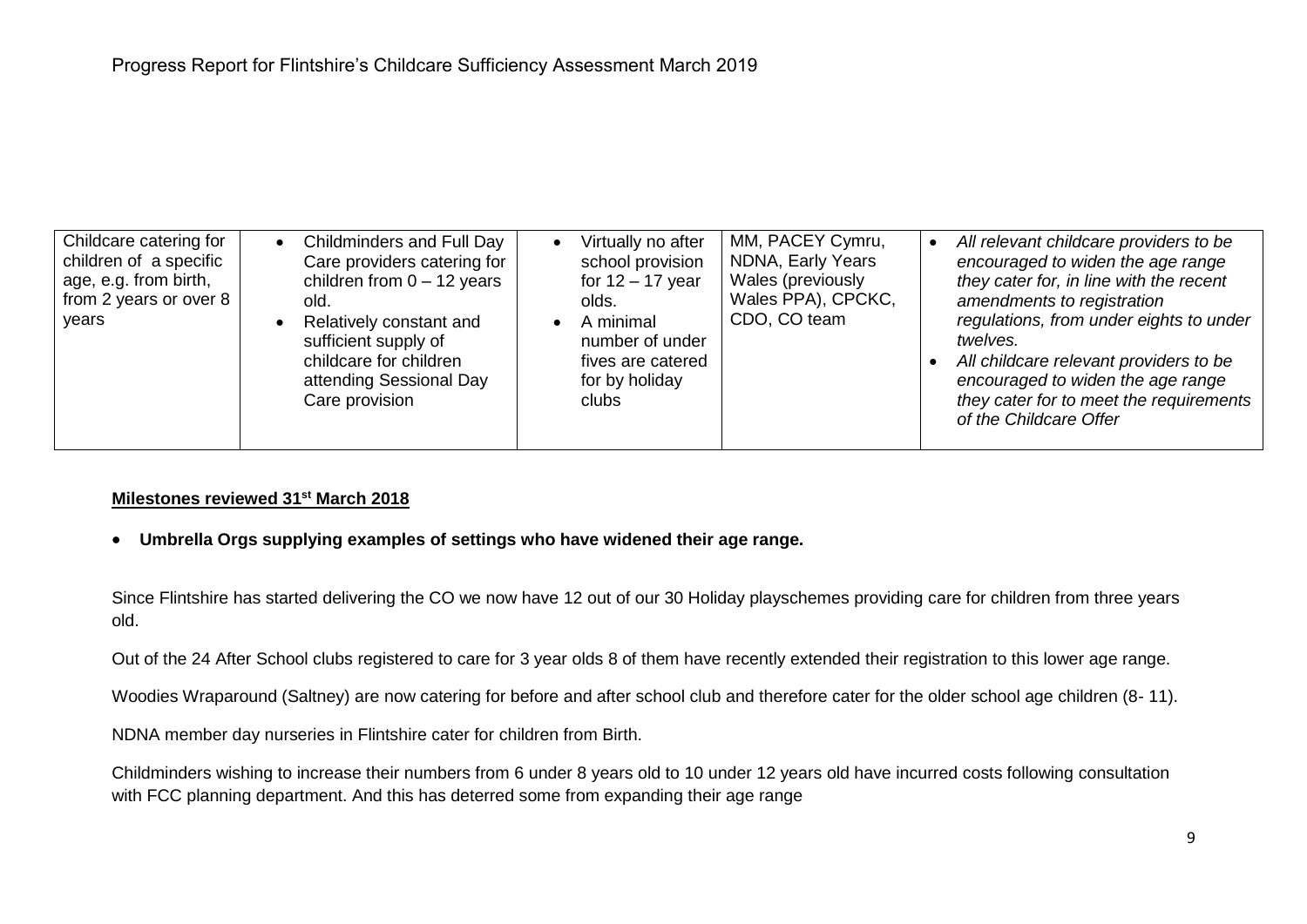New After School club set up at Northop Hall Primary school catering for children from 4 – 11. They are in the process of registering with CIW.

Caban Cae'r Nant have opened a new playgroup plus to support parents of children accessing school at Ysgol Cae'r Nant.

NEW Full Day Care (under registration) Clwb Bwthyn Bach, Caerwys. Planning to open April 2019

NEW Sessional Care (under registration) Kinnerton Little Acorns.

NEW Full Day Care (under registration) Abermorddu School through collaborative working with a local Day Nursery.

Following on from the SHEP programme being delivered at school during the summer holidays 2018 St. Davids High School, Saltney have started a Breakfast club to encourage healthy eating options.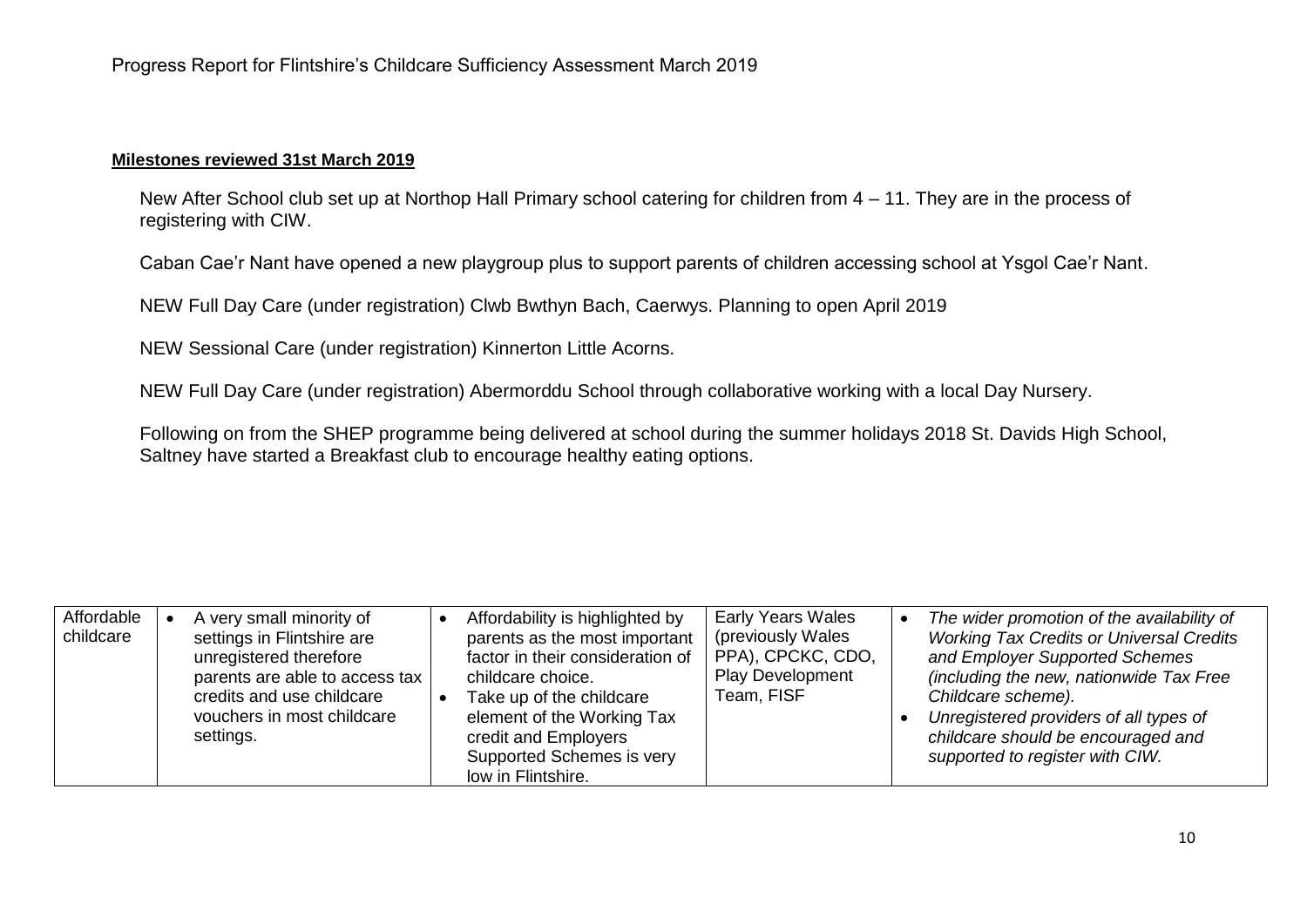|  | Approximately 48% of<br>respondents to the parent /<br>carer survey didn't know<br>where to go to access |  |
|--|----------------------------------------------------------------------------------------------------------|--|
|  | information relating to<br>financial assistance for<br>childcare.                                        |  |

 **Work carried out by the Umbrella Organisations to promote tax credits / universal credits, employer supported schemes and tax free childcare.**

Flintshire are Early Implementers for the 3-4 funded childcare offer – up to 30 hours combined childcare and education. Take up has been good and has widened knowledge of the website 'Childcare Choices'.

PACEY has been promoting and discussing the childcare offer through PACEY news, e-news, magazine, also discussed at PACEY local meetings. Also, by answering individual enquiries and signposting to the Childcare Offer team.

Mudiad Meithrin nationally promote tax credits / universal credits, employer supported schemes and tax free childcare through their facebook and twitter page. Settings also receive regular updates in a termly newsletter and through the local support officer.

Wales PPA & CWLWM advertise and promote tax credits, employer supported schemes and tax free childcare through their social media and on their websites.

A new 'Childcare Choices' Welsh Government booklet has been published in 2017 and is available from the FISF.

CDO has regularly included articles in the FISF newsletter regarding Working Tax credits, Employers Supported Schemes and the new Tax Free childcare scheme.

The FISF 'Help with childcare costs' leaflet has been updated in August and October 2017.

Five FISF staff members attended Universal Credit training on 15<sup>th</sup> March 2018 in Wrexham.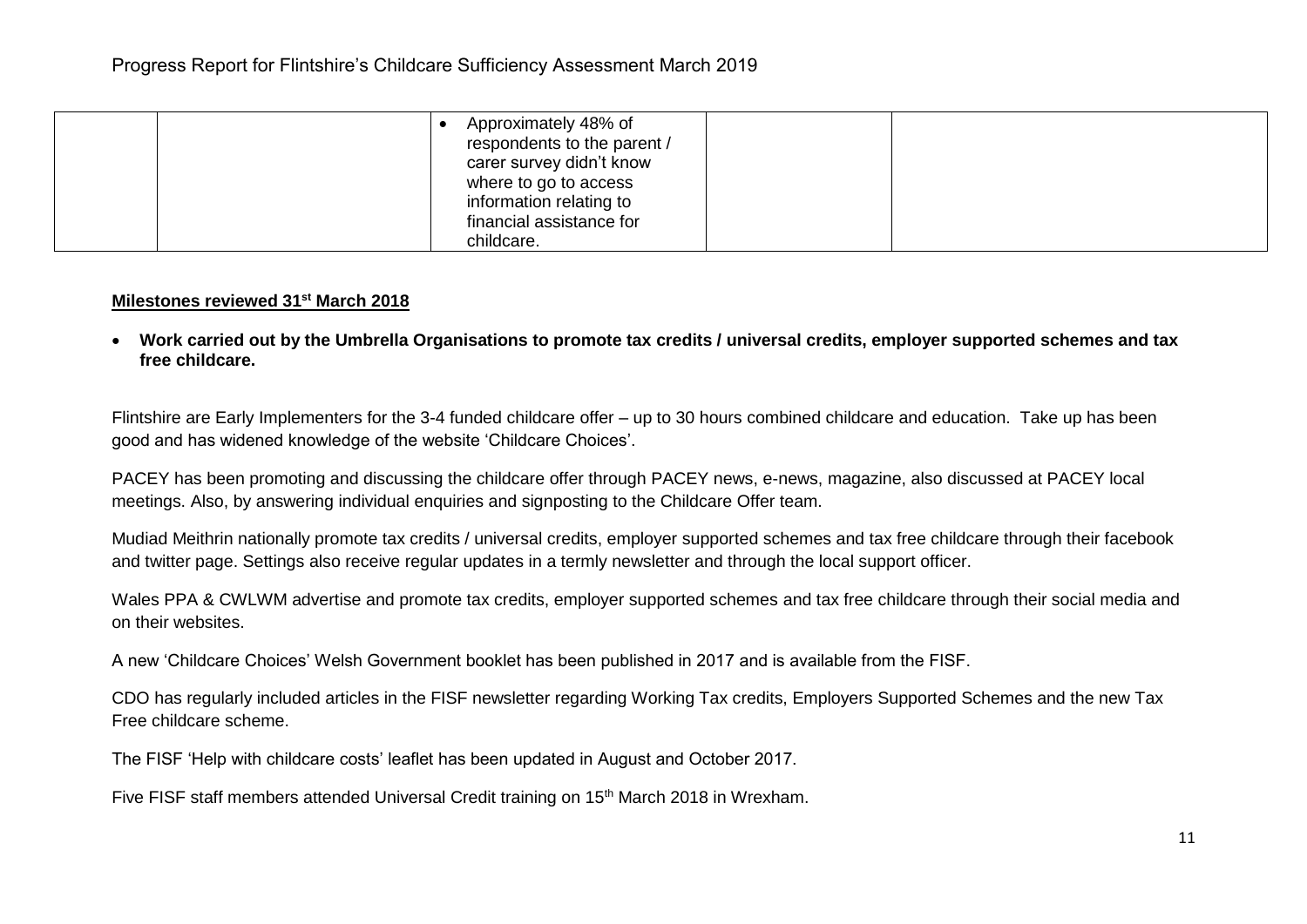NDNA Cymru have publicised the child care choices website and shared information about tax free childcare via e-bulletins and on the NDNA website.

CWLWM shared information about tax free childcare:<http://www.cwlwm.org.uk/tax-free-childcare-opens-to-all-eligible-families/>

**Support given to unregistered childcare settings to become registered with CIW**

The CDO and Wales PPA have supported Whitford school, St. Mary's school, Flint and Abermorddu school as they are moving towards registering their currently unregistered After School Clubs.

## **Milestones reviewed 31st March 2019**

 **Work carried out by the Umbrella Organisations to promote tax credits / universal credits, employer supported schemes and tax free childcare.**

CWLWM advertise and promote tax credits, employer supported schemes and tax free childcare through their social media and on their websites.

Early Years Wales advertise and promote tax credits, employer supported schemes and tax free childcare through their social media and on their websites.

Flintshire's Childcare Offer team support parents who receive the CO and tax credits for those hours outside of funded hours.

FISF staff have attended a variety of training regarding childcare benefits and payment schemes for example in-house training on Direct Payments. Two new FISF Information Officers have been recruited this year with experience of working in FIS and Family first teams.

CDO has included articles in the FISF newsletter regarding Working Tax credits, Employers Supported Schemes, the Tax Free childcare scheme and developments around the delivery of the Childcare Offer in Flintshire and the surrounding counties.

Flintshire's Anti-poverty Group through the Citizens Advice Bureau are keen to work with FISF on local briefings looking at the theme of childcare costs and affordability.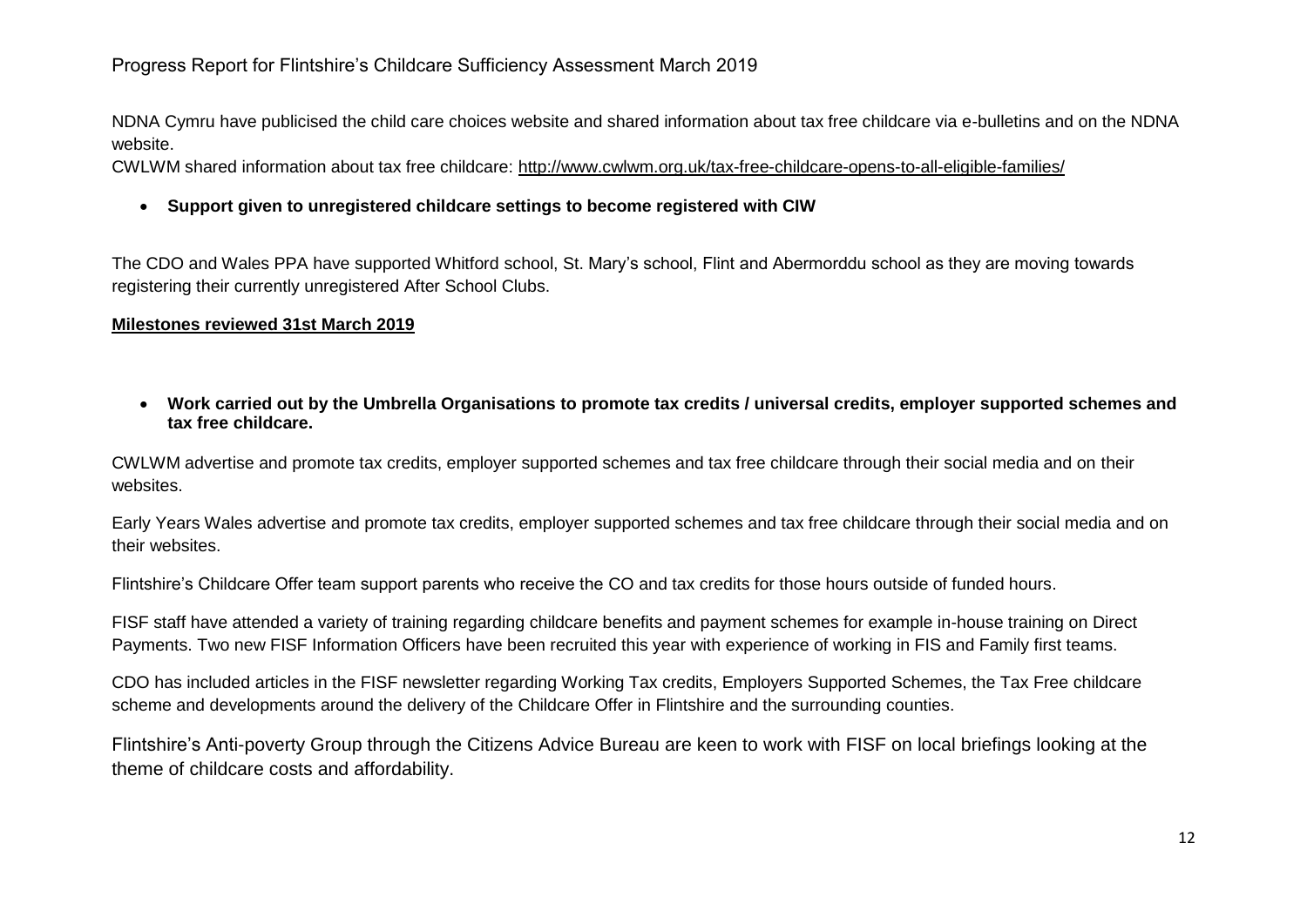**Support given to unregistered childcare settings to become registered with CIW**

The CDO and Early Years Wales staff are supporting a number of settings to become registered with CIW – including Whitford ASC, Northop Hall ASC, Trelogan ASC, Queensferry ASC, St. Mary's ASC (Flint) and Gronant ASC.

| Times at which childcare is<br>available, including the need for<br>flexible childcare catering for<br>irregular patterns of usage across<br>the day, the week and the year; | CDO, Early Years Wales<br>Less than 50% of full day care<br>(previously Wales PPA),<br>providers and childminders<br>NDNA, PACEY Cymru,<br>offer half day care sessions.<br><b>Mudiad Meithrin</b><br>Sessional care providers tend<br>to deliver morning only or<br>afternoon only sessions and<br>relatively few wraparound<br>care or a lunch club.<br>Very few providers offer<br>childcare before 8.00am or<br>after 6.00pm.<br>Virtually no weekend or<br>overnight childcare. | In order to meet the childcare needs of<br>those working atypical hours more<br>childcare is needed before 8am, after<br>6pm, overnight and at weekends.<br>Sessional day care providers and out of<br>school care providers should be<br>encouraged to extend their hours to meet<br>childcare requirements of working<br><i>families.</i><br>All childcare providers should be<br>encouraged to work collaboratively to<br>ensure that working parents are able to<br>access suitable provision to meet the<br>Childcare Offer |
|------------------------------------------------------------------------------------------------------------------------------------------------------------------------------|--------------------------------------------------------------------------------------------------------------------------------------------------------------------------------------------------------------------------------------------------------------------------------------------------------------------------------------------------------------------------------------------------------------------------------------------------------------------------------------|----------------------------------------------------------------------------------------------------------------------------------------------------------------------------------------------------------------------------------------------------------------------------------------------------------------------------------------------------------------------------------------------------------------------------------------------------------------------------------------------------------------------------------|
|------------------------------------------------------------------------------------------------------------------------------------------------------------------------------|--------------------------------------------------------------------------------------------------------------------------------------------------------------------------------------------------------------------------------------------------------------------------------------------------------------------------------------------------------------------------------------------------------------------------------------------------------------------------------------|----------------------------------------------------------------------------------------------------------------------------------------------------------------------------------------------------------------------------------------------------------------------------------------------------------------------------------------------------------------------------------------------------------------------------------------------------------------------------------------------------------------------------------|

## **Milestones reviewed 31st March 2018**

**Umbrella orgs providing examples of settings expanding their hours to meet the needs of working families** 

Squib and Squidge Childminders have extended their daily hours and also now cover Saturdays and overnight care.

Emma Williams a newly registered childminder has registered to provide childcare places at the weekend and her weekday sessions extend to as late as 9.00pm.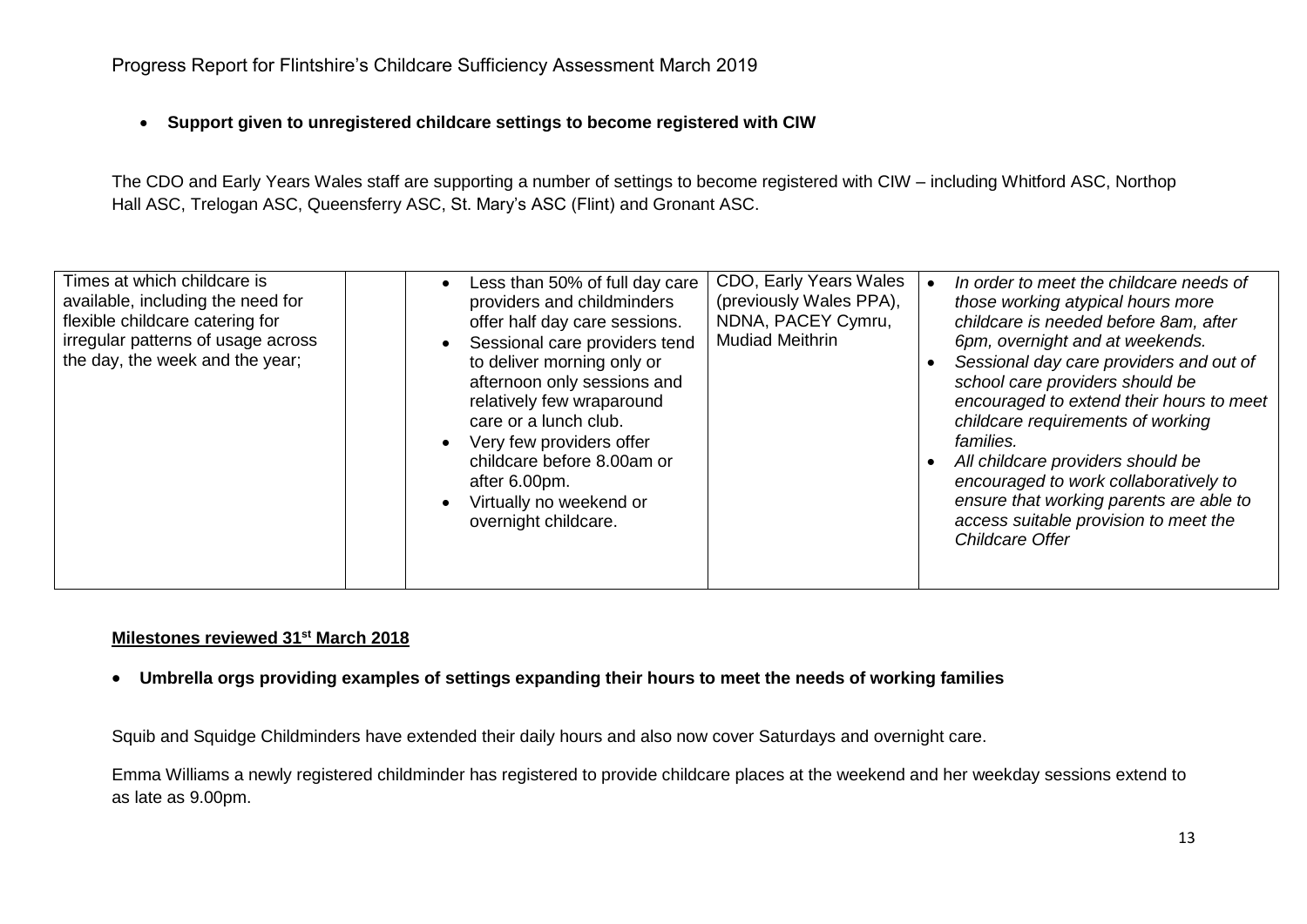# Progress Report for Flintshire's Childcare Sufficiency Assessment March 2019

Flexible hours is discussed during the CYPOP5 and pre-registration process to encourage thinking of this from the offset.

Woodland Imps (Mynydd Isa), Oaktree Playgroup (Buckley), Sandycroft Playgroup, Kelsterton Playgroup (Connah's Quay) and Glan Aber (New) Playgroup (Bagillt) have all expanded their hours to meet the needs of working parents.

Wales PPA are also working with new providers setting up provisions with the aim of supporting the CO in Flintshire e.g. Caerwys, Abermorddu and Whitford

The CDO has supported a number of Out of school clubs who have recently reported expanding their hours – including R.A.S.C.A.L.S. (Penyffordd, Chester), Cool Kidz Club (Brynford), LAFS Club (Lixwm) and St, Winefride's (Holywell).

Teigrod Terrig (Treuddyn) have expanded their OSC registration to include a bilingual holiday club.

## **Milestones reviewed 31st March 2019**

**Umbrella orgs providing examples of settings expanding their hours to meet the needs of working.**

New After School club set up at Northop Hall Primary school catering for children from 4 – 11. They are in the process of registering with CIW.

Saltney Small Steps extended their registration to include a Holiday Club to meet the needs of working parents.

Woody Wraparound have extended their registration to include a Holiday Club to meet the needs of working parents.

Caban Cae'r Nant have opened a new playgroup plus to support parents of children accessing school at Ysgol Cae'r Nant.

Cylch Terrig expanded hours to earlier start time of 8am

Hawkesbury Playgroup extended hours to meet the needs of working parents

Treuddyn under 5s extended hours to meet the needs of working parents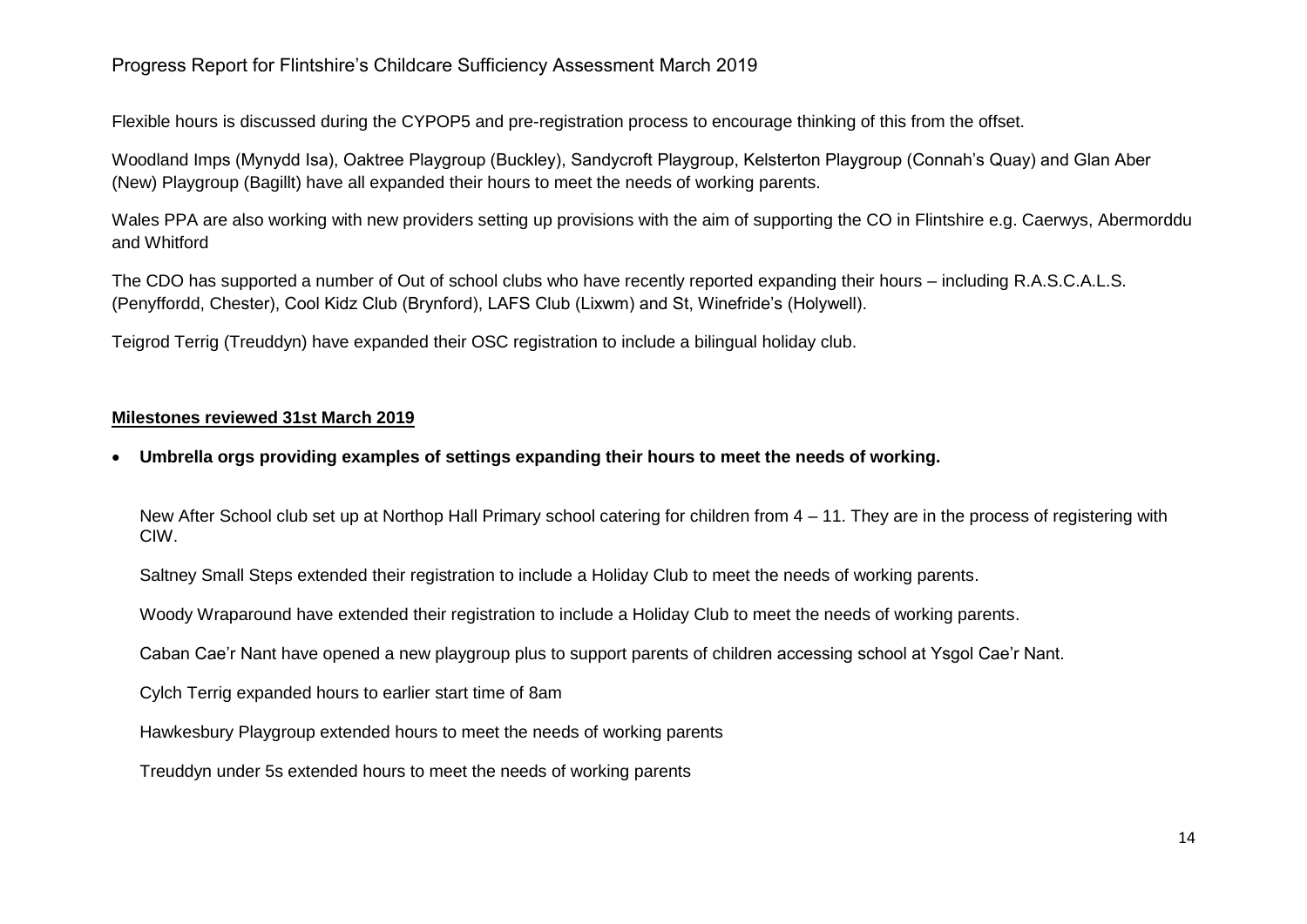NEW Full Day Care (under registration) Clwb Bwthyn Bach, Caerwys. Planning to open April 2019

NEW Sessional Care (under registration) Kinnerton Little Acorns.

NEW Full Day Care (under registration) Abermorddu School through collaborative work with a local Day Nursery

Bryn Coch Childcare Club (formally Playmates Playgroup) - have extended hours

Oaktree Playgroup have extended hours to meet the needs of working parents

Gwernaffield Playgroup have extended hours to accommodate CO

Sandycroft have extended to offer wrap around for school nursery

Active Kids Club after prior consultation with parents during autumn term will open up Holiday Club over Christmas holidays

As part of childminder start up support all childminders are encouraged to provide flexible hours

FCC Direct Care team have reported that when recruiting domiciliary care workers they are finding potential staff are struggling to access childcare for early starts. The CDO has recommended that such applicants are referred to the FISF who will be able to provide a list of local childcare providers who offer flexible hours or who may be willing to extend their hours if they receive sufficient requests to do so.

# **Examples of collaborative working to provide places for the Childcare Offer**

Flintshire have been successful in receiving £4.8 m to support some gaps in the childcare sector for 3-4 year olds through the CO and support from partners including School Improvement Team.

Collaborative working has seen a Day Nursery from WCBC take over the After School Club at Ysgol Estyn Hope and also start delivering a holiday club at the same site. The same day nursery is in negotiation with Abermorddu school to provide a similar wraparound service.

Ysgol Sychdyn is working with Sychdyn playgroup to integrate the playgroup on school grounds so that they are able to provide wraparound care in a safe environment.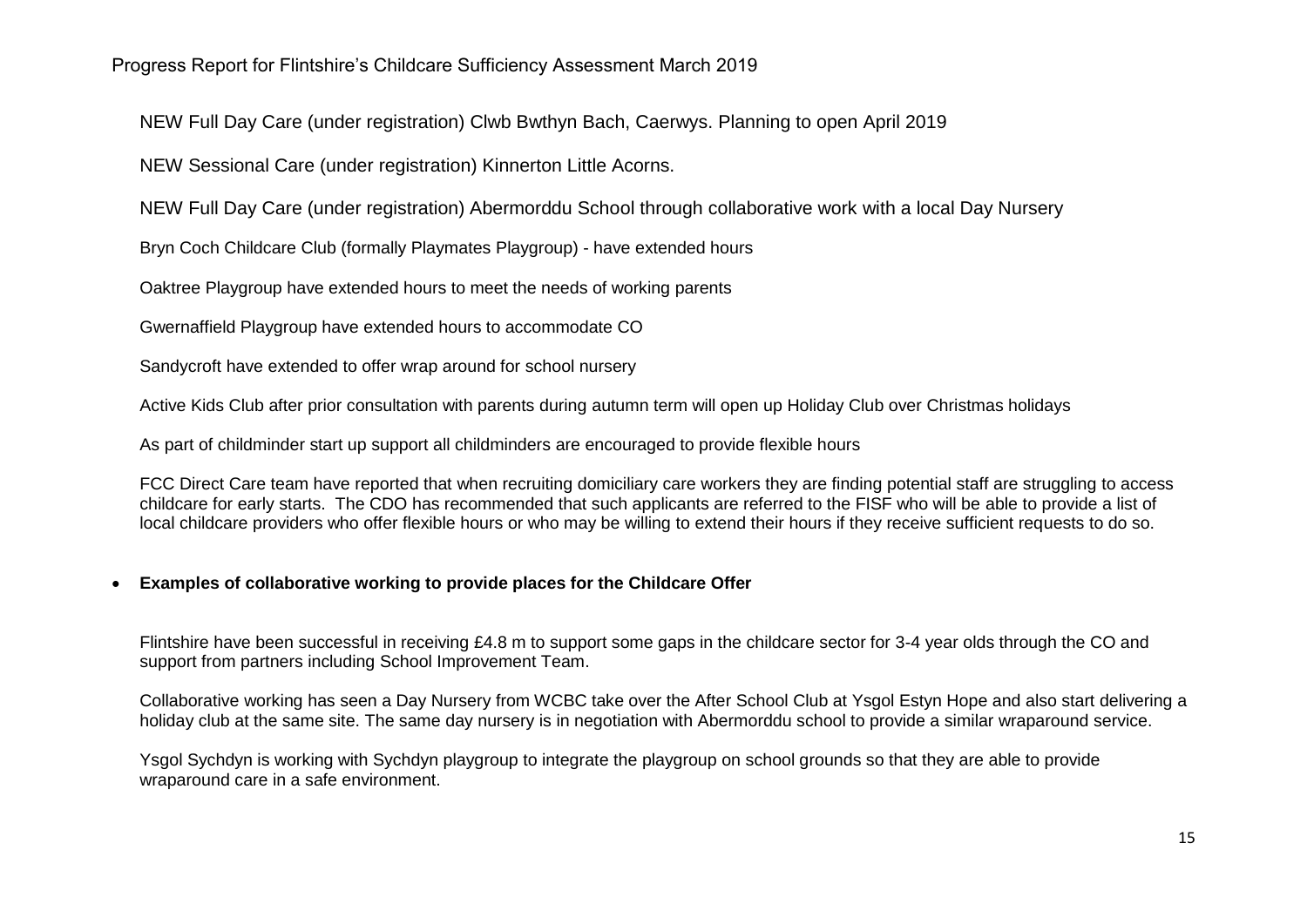Treuddyn Under Fives have moved onto school premises and they have expanded their hours to support parents wishing to access the Childcare Offer.

Holywell Childcare pick-up children from local schools to bridge the gap in Bagillt.

There a number of are examples of childminders and sessional settings working together to support parents with the CO and EE.

## **Milestones reviewed 31st March 2018**

A new holiday club has registered in Treuddyn (bilingual provision) and is marketed in Ysgol Glanrafon's newsletter. The CDO has held discussions with the Urdd and Ysgol Glanrafon regarding provision of a Welsh Medium holiday club in Mold.

## **Milestones reviewed 31st March 2019**

• Saltney Small Steps extended their registration to include a Holiday Club to meet the needs of working parents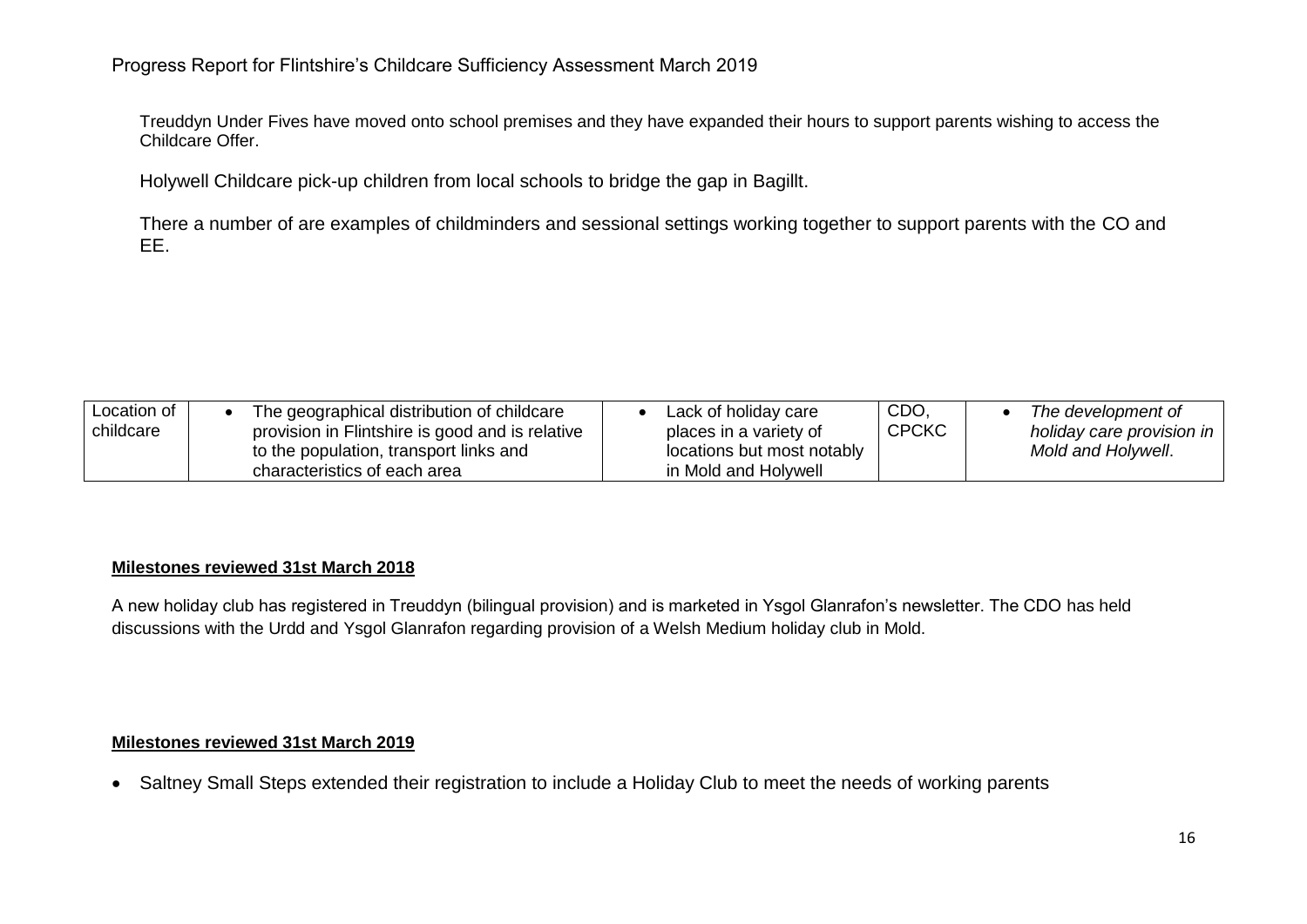- Woody Wraparound have extended their registration to include a Holiday Club to meet the needs of working parents
- The new childcare registration at Ysgol Estyn, Hope includes a Holiday club which is managed by a local Day Nursery
- Ysgol Glanrafon have confirmed that they will be including a holiday club as part of their new build as funded through the Welsh Government Capital grant fund. The Management structure of the holiday club is under discussion.

| Welsh<br>medium<br>childcare<br>provision | All Welsh<br>medium primary<br>schools in<br>Flintshire have<br>an after school<br>clubs | Only 30% of parents completing the<br>parental survey believed there was enough<br>Welsh medium childcare available in the<br>county.<br>Flintshire do not have any registered<br>childminders, holiday clubs, crèches,<br>nannies or day care nurseries delivering<br>their services through the medium of Welsh | Mudiad Meithrin,<br>NDNA, Early Years<br>Wales (previously<br>Wales PPA),<br>PACEY Cymru,<br>CDO, CPCKC | More Welsh medium childcare of all<br>types is required in all areas of<br>Flintshire, particularly those providing<br>full day care during term time and<br>school holidays<br>All childcare settings should be<br>encouraged to provide at least some<br>bilingual elements |
|-------------------------------------------|------------------------------------------------------------------------------------------|-------------------------------------------------------------------------------------------------------------------------------------------------------------------------------------------------------------------------------------------------------------------------------------------------------------------|---------------------------------------------------------------------------------------------------------|-------------------------------------------------------------------------------------------------------------------------------------------------------------------------------------------------------------------------------------------------------------------------------|
|-------------------------------------------|------------------------------------------------------------------------------------------|-------------------------------------------------------------------------------------------------------------------------------------------------------------------------------------------------------------------------------------------------------------------------------------------------------------------|---------------------------------------------------------------------------------------------------------|-------------------------------------------------------------------------------------------------------------------------------------------------------------------------------------------------------------------------------------------------------------------------------|

 **Umbrella orgs detailing work carried out to encourage development of Welsh medium provision. Also providing details of training courses / resources which encourage settings to be bilingual.**

CDO has been in discussion with the Urdd and the Governing body of Ysgol Glanrafon with a view to opening a Welsh medium Holiday club in Mold.

FISF's Additional training schedule has included two free 'Fun with Welsh' workshops.

Mudiad Meithrin as part of the Welsh Government's strategy to create a million Welsh Speakers by 2050 will be opening new settings across Wales. Flintshire has been earmarked for a new setting to be opened within the next 12-18 months.

Wales PPA have met all their EDI targets providing contacts for the project from member settings, Un Dau Tri courses have been promoted, a Welsh Language co-ordinator has been visiting those who participated in the Un Dau Tri courses – she provides a Welsh taster session and also provides Welsh resources for settings to use. There are 10 Welsh activities available via a toolkit on the Wales PPA website.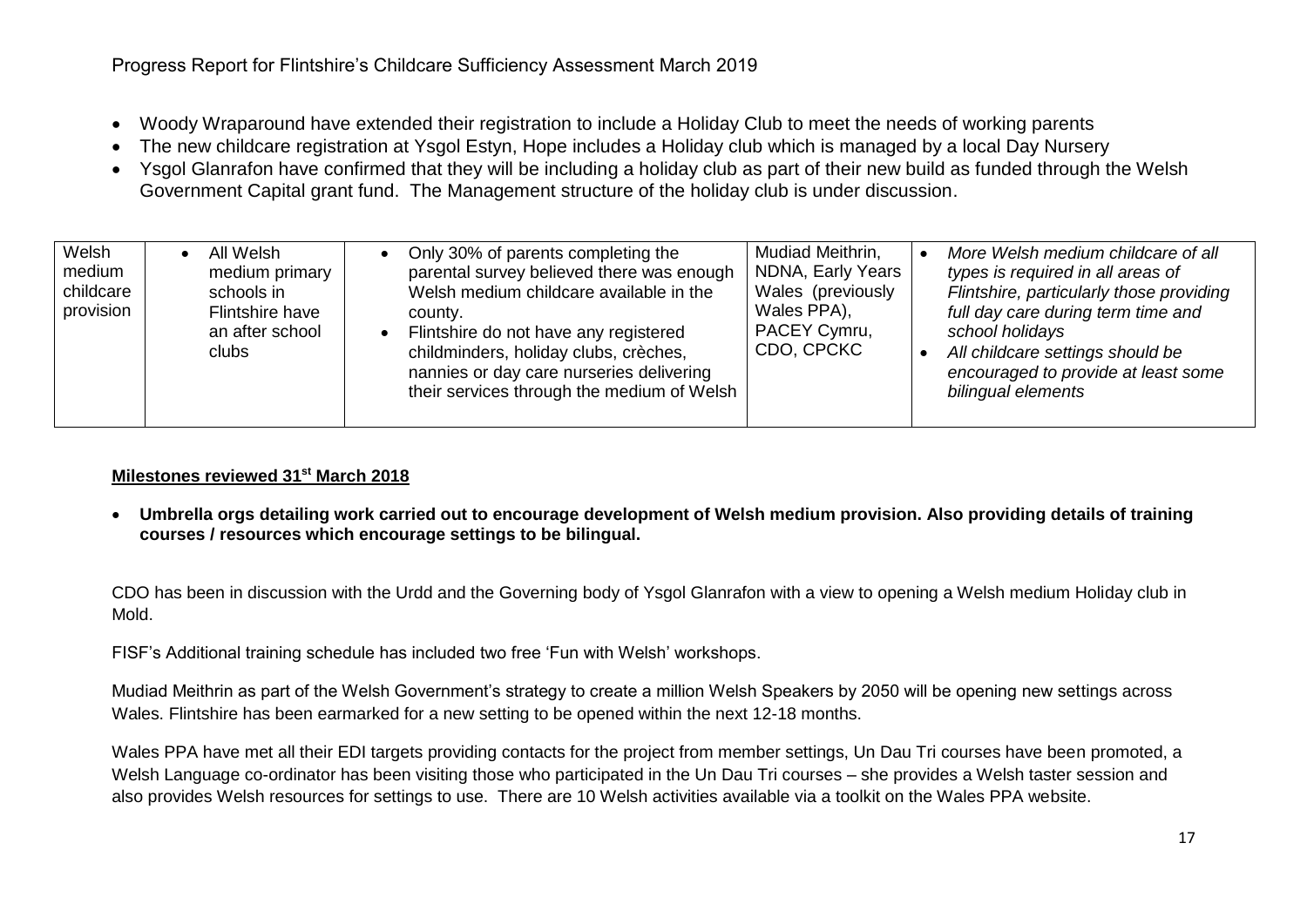## <https://www.pacey.org.uk/news-and-views/news/archive/2017-news/september-2017/welsh-language-tool/>

PACEY Cymru have a range of Welsh Language resources available to support members, including supporting introduction of more Welsh for those less confident. New resources are added each month to this area.

Fun with Welsh workshops delivered on FISF's additional funded training schedule February 2018. 100% rated the course as good/excellent and 100% rated the tutor as excellent. Comments included "really enjoyed this, the resources are very helpful", "fantastic really enjoyed tonight session".

Childminder development work – has included targeting Welsh Ti a Fi sessions seeking to recruit Welsh speakers to consider childminding.

4 day nurseries in Flintshire have attended the Un Dau Tri - hwyl a sbri Welsh Language training funded by the Welsh Government and have received support from NDNA's Welsh Language support worker within the last year.

## **Milestones reviewed 31st March 2019**

 **Umbrella orgs detailing work carried out to encourage development of Welsh medium provision. Also providing details of training courses / resources which encourage settings to be bilingual**

GWIRIWR – Early Years Wales providing support for those settings completing GWIRIWR the target for Flintshire was 12 members of staff to complete all 4 sections, this was exceeded with 17 completing. Early Years Wales along with NDNA provided support and guidance on the pilot training courses in preparation for the new Welsh Language suite of training courses to be made available in 2019. There are various Welsh resources available on Early Years Wales website.

Mudiad Meithrin receive funding from FISF & Early Education to provide and promote Welsh medium childcare across the County.

- New developments include a new Ti a Fi in Halkyn
- Plans are in place for a new Cylch Meithrin to open in Buckley after Easter 2019 joining Ti a Fi Buckley who have recently moved to the same site.
- A capital bid has been successful for an extension to Ysgol Glanrafon which will include a new building to accommodate childcare and early years.
- A capital bid has also been successful to extend/improve the provision at Shotton
- Cylch Meithrin Terrig have extended their hours and are now open from 8.00am to 3.00pm each day and they are currently researching the feasibility of even longer hours.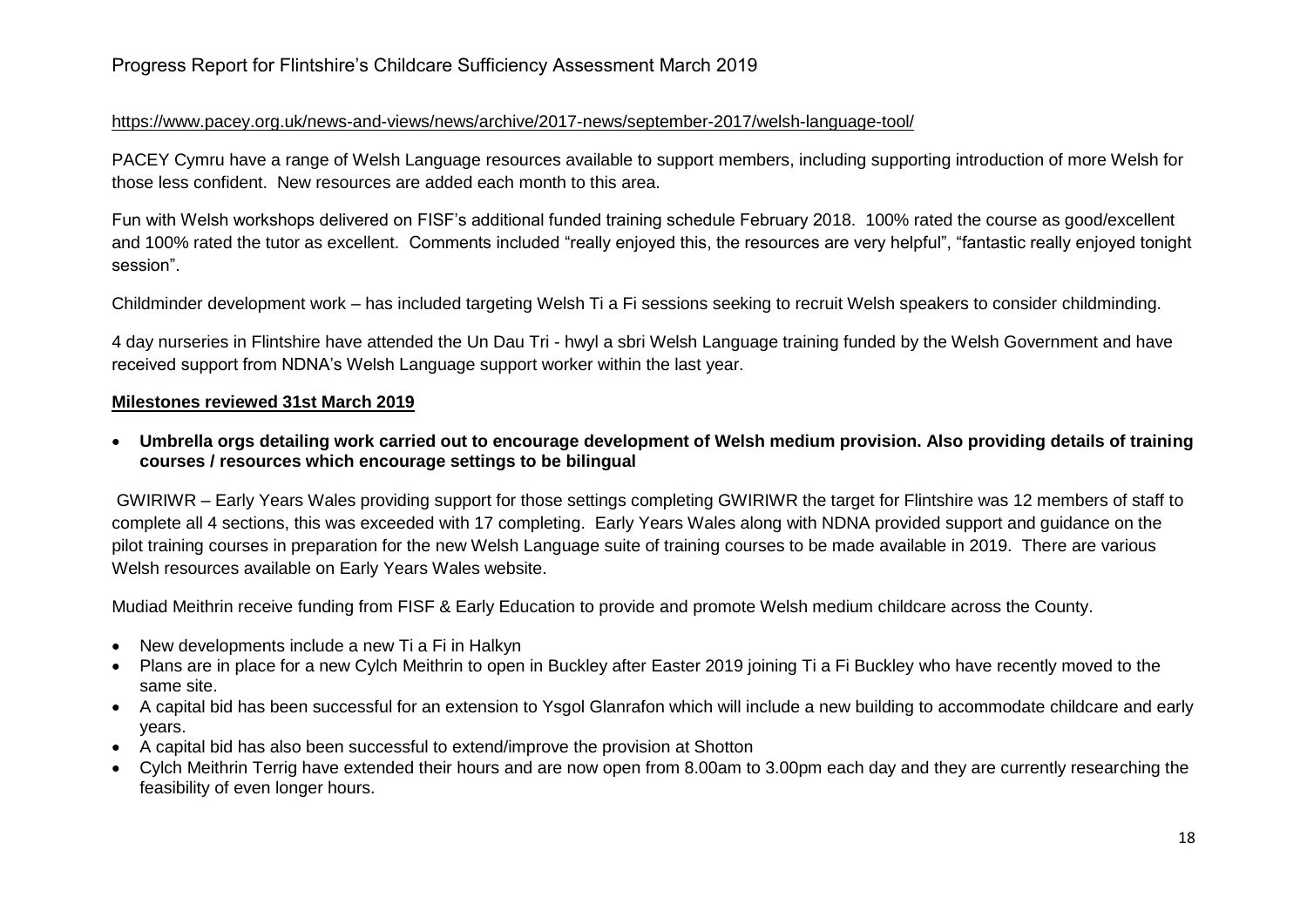PACEY Cymru support -

- PACEY Cymru held an event on the 17<sup>th</sup> November at Porth Eirias with funding from Welsh Government which was open to all childcare providers. The aim of the event was to look for ideas on how to introduce more Welsh vocabulary throughout practices to support children's learning. The training was suitable for individuals who have a little Welsh language skills, a Welsh learner or a fluent Welsh speaker and was designed to enable attendees to utilise the learning within their settings.
- PACEY Cymru along with CWLWM partners continue to promote and recruit participants for Gwiriwr, the learn welsh level checker which is a diagnostic tool specifically designed to help the Childcare, Early Years and Playwork workforce to help accurately identify their current level of welsh competency. Based on completing activities on reading, writing, listening, and speaking. There is some information at<http://www.cwlwm.org.uk/wheres-your-welsh-at/>
- PACEY Cymru are hosting webinars to support Gwiriwr participant childminders, which has been well received including by participants from Flintshire.
- Cymraeg Gwaith The aim of this scheme is that CWLWM partners work together and make individual use (according to their expertise) to further develop the Welsh language skills of the workforce. The scheme is funded by the Welsh Government through the National Welsh Learning Centre. The main aim of the plan is to ensure that the workforce receives diverse opportunities to learn and develop their ability in Welsh, in order to be able to use the language confidently in the workplace and beyond. Pilot courses included a 10 week course held in Flintshire, which was attended by a local registered childminder (alongside other settings).
- PACEY Cymru have further developed online resources to support childminders with Welsh Language Development, these have been brought together into a Spotlight on Welsh Language Development at [https://www.pacey.org.uk/welsh-language](https://www.pacey.org.uk/welsh-language-development/)[development/](https://www.pacey.org.uk/welsh-language-development/)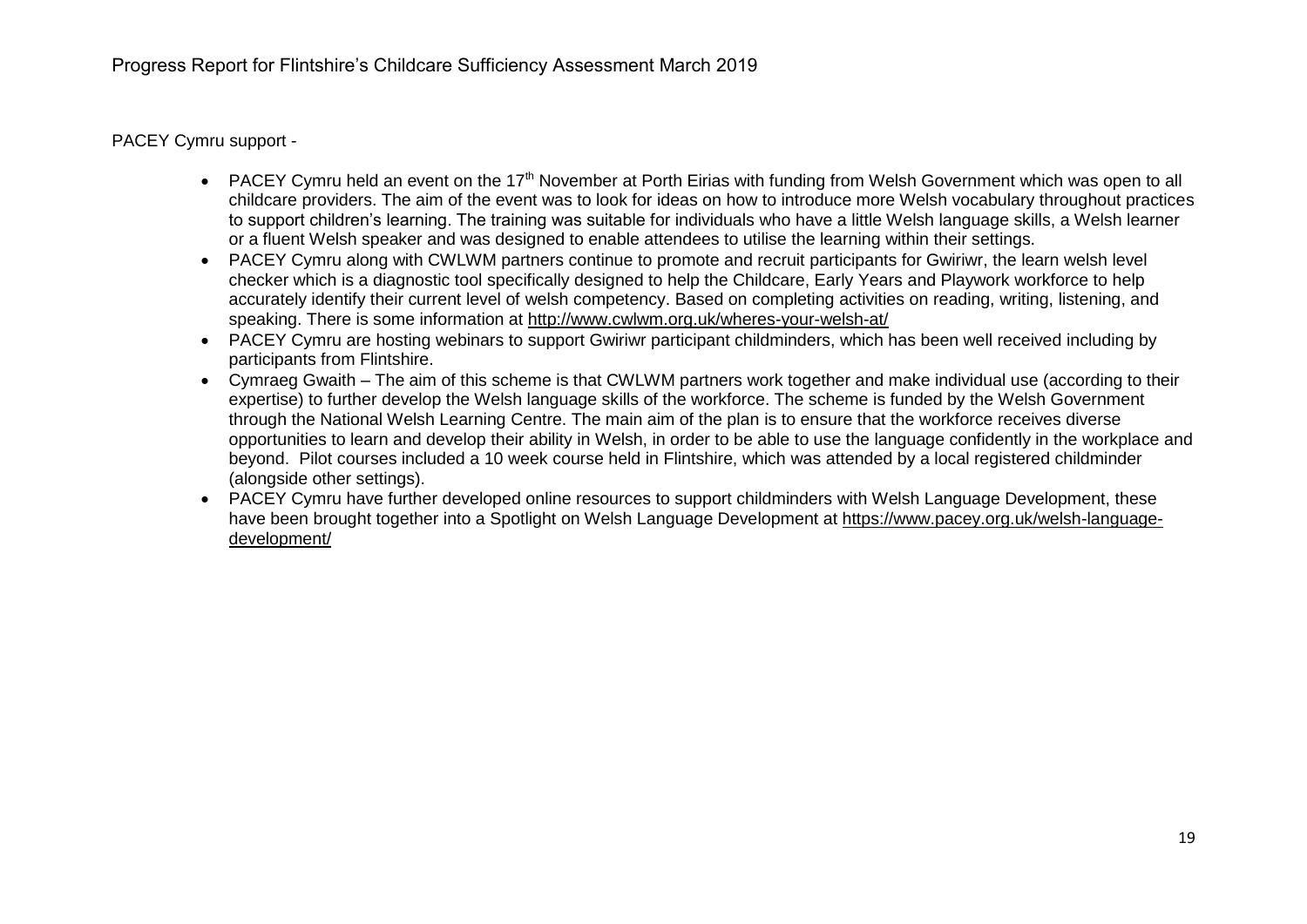| Childcare provision for different<br>language categories | Provision of childcare in<br>languages other than<br>English or Welsh is not<br>available in Flintshire and<br>demand for it is very low<br>according to FISF data. | Only one parent with<br>another language<br>completed the<br>parental survey |  | supported to<br>with other<br>established<br>survev | Settings should be<br>encourage families<br>languages to use<br>childcare settings<br>Improve support to<br>parents completing<br>the on-line parent |
|----------------------------------------------------------|---------------------------------------------------------------------------------------------------------------------------------------------------------------------|------------------------------------------------------------------------------|--|-----------------------------------------------------|------------------------------------------------------------------------------------------------------------------------------------------------------|
|----------------------------------------------------------|---------------------------------------------------------------------------------------------------------------------------------------------------------------------|------------------------------------------------------------------------------|--|-----------------------------------------------------|------------------------------------------------------------------------------------------------------------------------------------------------------|

- The CO team have reported families of other languages have taken up the childcare offer including Russian and Polish. The FISF team also received a number of Assisted places Grant Applications from families of other languages. FISF staff will support all parents with the parent on-line survey or any FISF grant application forms regardless of their ethnicity, nationality or language.
- CDO promoted the CSA Parent survey through a number of minority support networks with assistance from Fiona Mocko, (FCC Policy Development Officer - Equalities)

## **Milestones reviewed 31st March 2019**

 **Settings should be supported to encourage families with other languages to use established childcare settings** The CO team and FISF team continue to support families with other languages to enable them to access their services.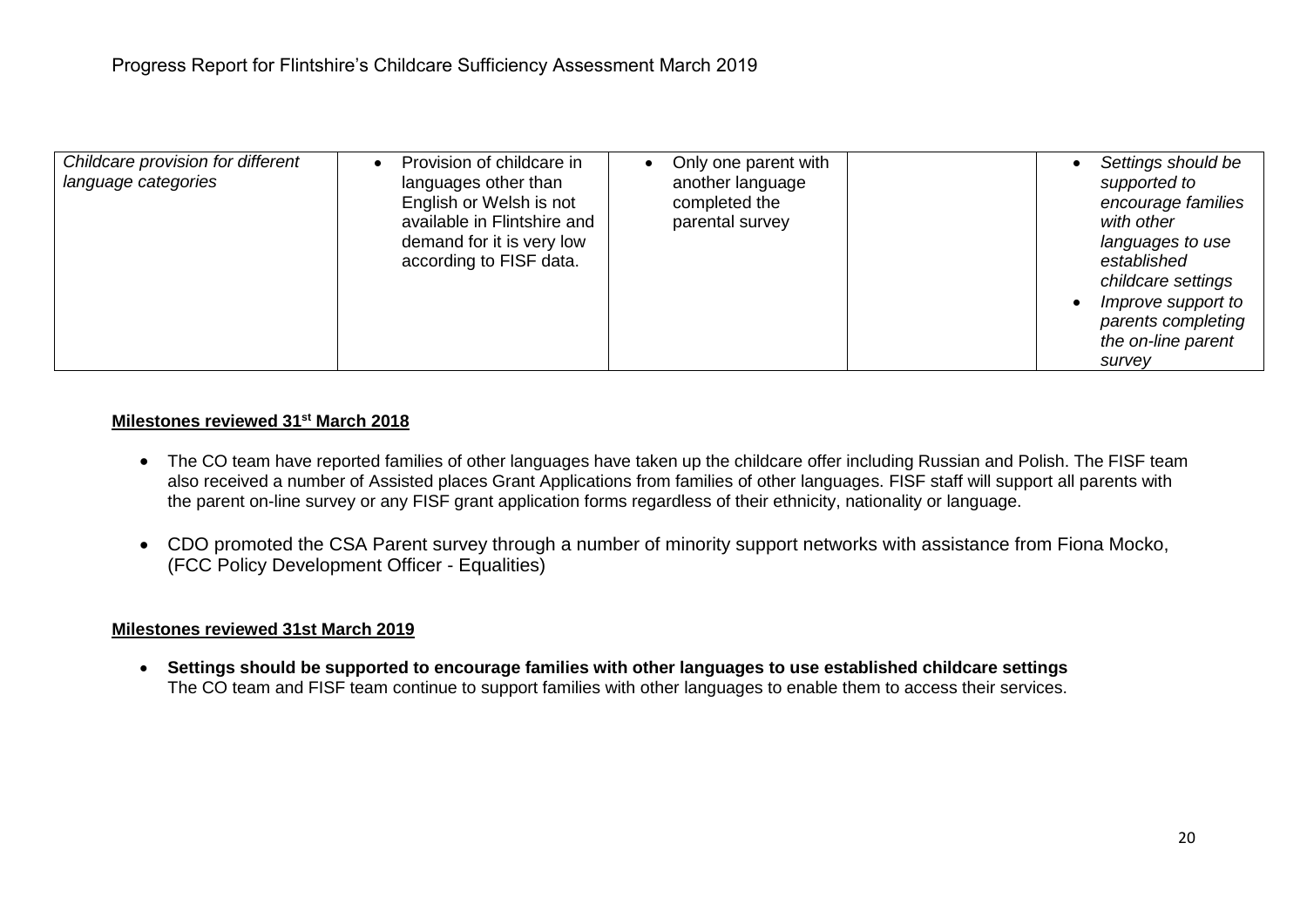# **Issues facing specific categories of parents in relation to availability of childcare provision**

| Category           | <b>Strengths</b>                                                                                                                                                                                                                                                      | Weaknesses                                                                                                                                                                                                                                                                                                                                                                                                                                                                                                                                                                                                                                                                    | Actioned by                                                                                             | <b>Priorities</b>                                                                                                                                                                                                                                                                                                                                                                                                                                                                   |
|--------------------|-----------------------------------------------------------------------------------------------------------------------------------------------------------------------------------------------------------------------------------------------------------------------|-------------------------------------------------------------------------------------------------------------------------------------------------------------------------------------------------------------------------------------------------------------------------------------------------------------------------------------------------------------------------------------------------------------------------------------------------------------------------------------------------------------------------------------------------------------------------------------------------------------------------------------------------------------------------------|---------------------------------------------------------------------------------------------------------|-------------------------------------------------------------------------------------------------------------------------------------------------------------------------------------------------------------------------------------------------------------------------------------------------------------------------------------------------------------------------------------------------------------------------------------------------------------------------------------|
| Working<br>parents | Affordability of childcare is a<br>$\bullet$<br>key concern for those parents<br>working and those<br>considering a return to work<br>or education. The Welsh<br>Government's Childcare<br>Offer for 3 & 4 year olds will<br>assist many of these working<br>families | A small number of childcare<br>$\bullet$<br>settings are not registered<br>with CIW so parents are<br>unable to access the<br>childcare element of the<br>working tax credits or use<br>childcare voucher schemes<br>(soon to be replaced with the<br>national Tax Tree Childcare<br>scheme).<br>Lack of flexibility and<br>$\bullet$<br>affordability of childcare are<br>the main barriers experienced<br>by working parents,<br>particularly those working<br>atypical hours i.e. shift<br>workers and those working<br>weekends or overnight<br>Working parents requiring full<br>day care provision are unable<br>to access any provision<br>through the medium of Welsh | <b>Early Years</b><br>Wales<br>(previously)<br>Wales PPA),<br>Mudiad<br>Meithrin, NDNA,<br>PACEY Cymru, | Unregistered settings<br>$\bullet$<br>need sufficient training<br>and support to enable<br>them to register with<br>CIW.<br>In order to meet the<br>childcare needs of<br>those working atypical<br>hours more childcare is<br>needed before 8am,<br>after 6pm, overnight<br>and at weekends.<br>More Welsh medium<br>childcare of all types is<br>required in all areas of<br>Flintshire, particularly<br>those providing full day<br>care during term time<br>and school holidays |

# **Milestones reviewed 31st March 2018**

**CDO and umbrella orgs detailing training and support available to those looking to register with CIW**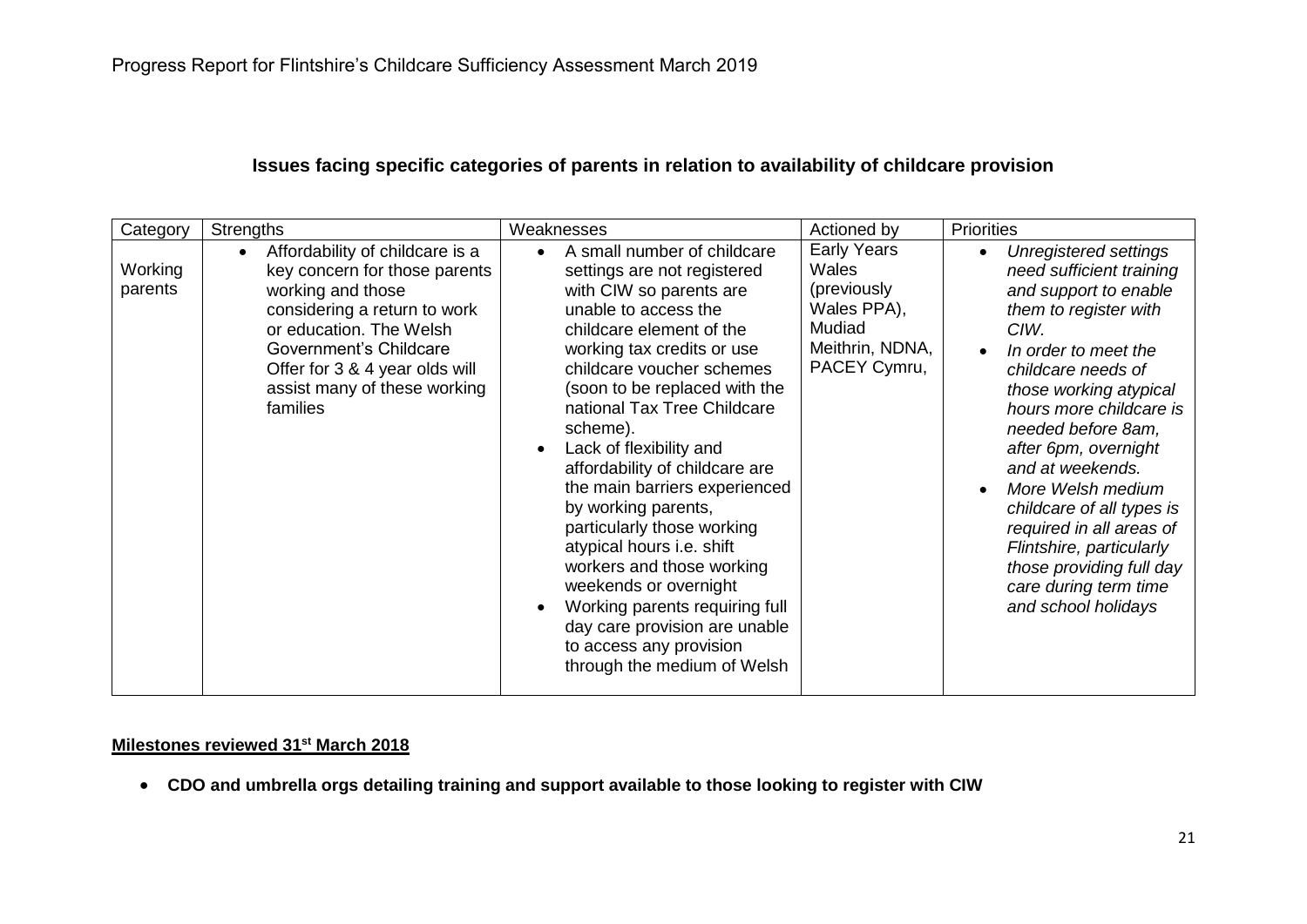Contact is made with Wales PPA who then send the Development worker to visit and assist with the registration forms.

Mudiad Meithrin have a dedicated Flintshire Support officer who will work with committees to register with CIW. In particular work is being undertaken to register all settings as CIO and to re- register with CIW with a Responsible individual as opposed to a registered person.

PACEY Cymru are funded by the local authority to deliver a range of pre-registration services, including briefing sessions / CYPOP5 courses / pre-registration support workshops, telephone/email support, and individual advice surgery sessions, along with sharing start-up grant information.

NDNA provide support and guidance to those enquiring about wanting to start a day nursery.

NDNA offer a number of free factsheets providing advice and guidance to parents – e.g. choosing your day nursery, a guide to bilingualism: [http://www.ndna.org.uk/NDNA/Stakeholders/Parents\\_resources/Parents\\_Factsheets.aspx](http://www.ndna.org.uk/NDNA/Stakeholders/Parents_resources/Parents_Factsheets.aspx)

**How CDO and the umbrella orgs are actively encouraging settings to expand their hours / be more flexible**

CDO is working with Urdd and Ysgol Glanrafon regarding a possible Welsh medium holiday club in Mold.

All umbrella organisations attend the CO Advisory group meetings and are aware of the importance of promoting flexible provision for working parents across the County.

# **Umbrella orgs detailing how they are able to support those interested in providing a Welsh medium childcare service**

All settings registered with Mudiad Meithrin are supported by a Support officer who offers support and guidance on all aspects of running the Cylch Meithrin. Particular emphasis is put on language development through a language scheme Croesi'r Bont which tracks each childs progress in the Welsh language since starting at Cylch.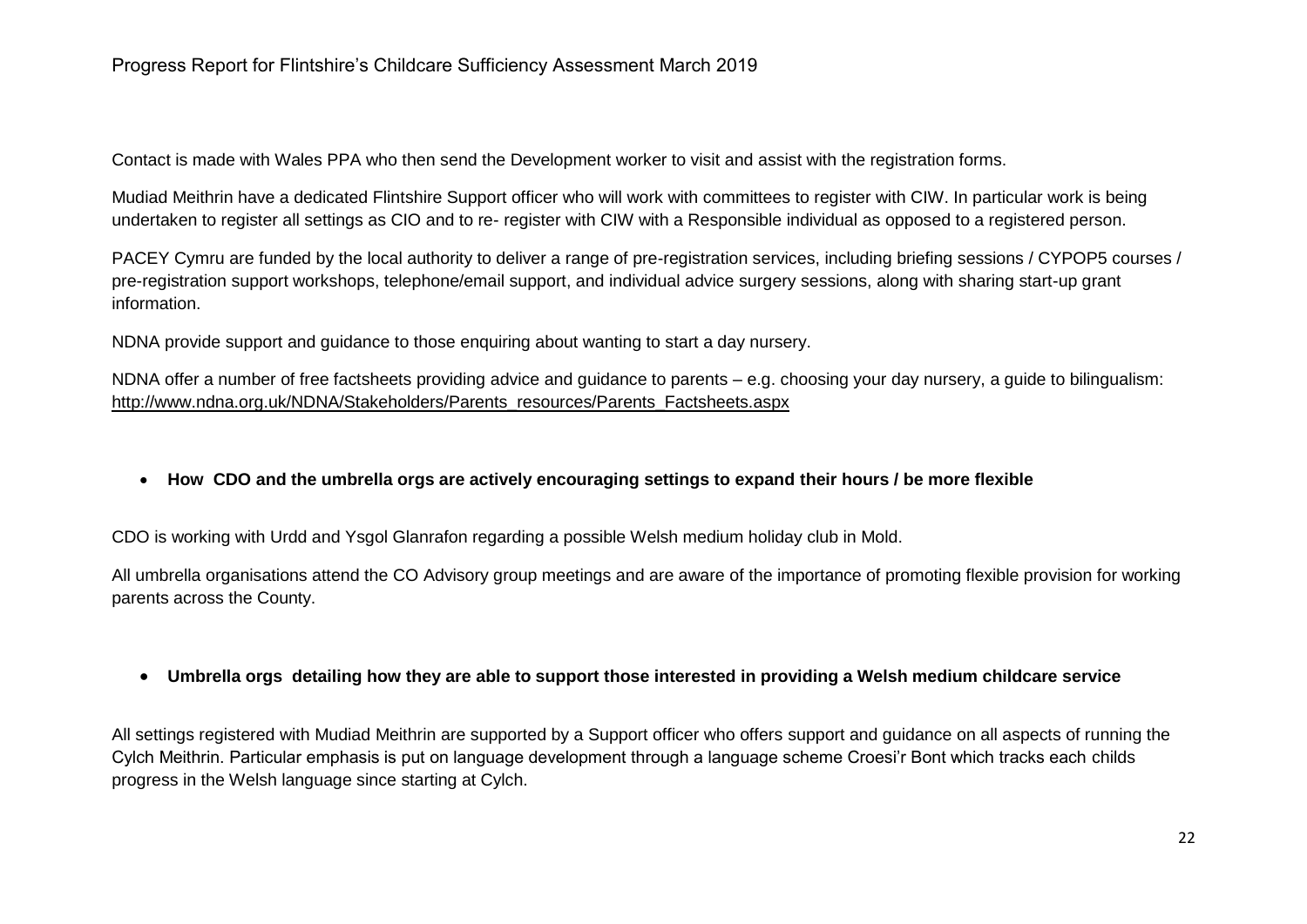# Progress Report for Flintshire's Childcare Sufficiency Assessment March 2019

Wales PPA encourages the use of the Welsh language and provides some useful resources.

PACEY Cymru offer bilingual resources and training. Childminder development work has included targeting Welsh activities such as Ti a Fi, also engaged with Menter in Flintshire to help promote childminding as a career.

## **Milestones reviewed 31st March 2019**

**CDO and umbrella orgs detailing training and support available to those looking to register with CIW**

## **PACEY Cymru deliver childminder development work and pre-registration support in order to encourage new childminders. Two CYPOP5 course ran during this year – one in October 2018 and the other in March 2019**

Early Years Wales provides support to settings with CIW registration either with a visit from the development officer or office support. Due to the setting up of new provision and changes providers are making to their legal status **14** providers have had support with CIW registration. Currently support is being provided to Abermorddu School and Ysgol Yr Esgob, Caerwys who are opening new provision shortly.

The CDO is currently supporting St. Anthony's RC School, Saltney to become registered with CIW

**How CDO and the umbrella orgs are actively encouraging settings to expand their hours / be more flexible**

**At the Briefing session and throughout the registration process PACEY Cymru encourage new childminders to look at offering flexible working hours to meet the needs of parents working atypical hours.**

**Across the board all childcare umbrella organisations are supporting settings to consider expanding their hours in a sustainable manner**

**Umbrella orgs detailing how they are able to support those interested in providing a Welsh medium childcare service**

**PACEY Cymru** offer bilingual resources and training. Childminder development work in 2018-19 has continued to target Welsh activities such as Ti a Fi to encourage Welsh speakers and learners to consider a childminding career.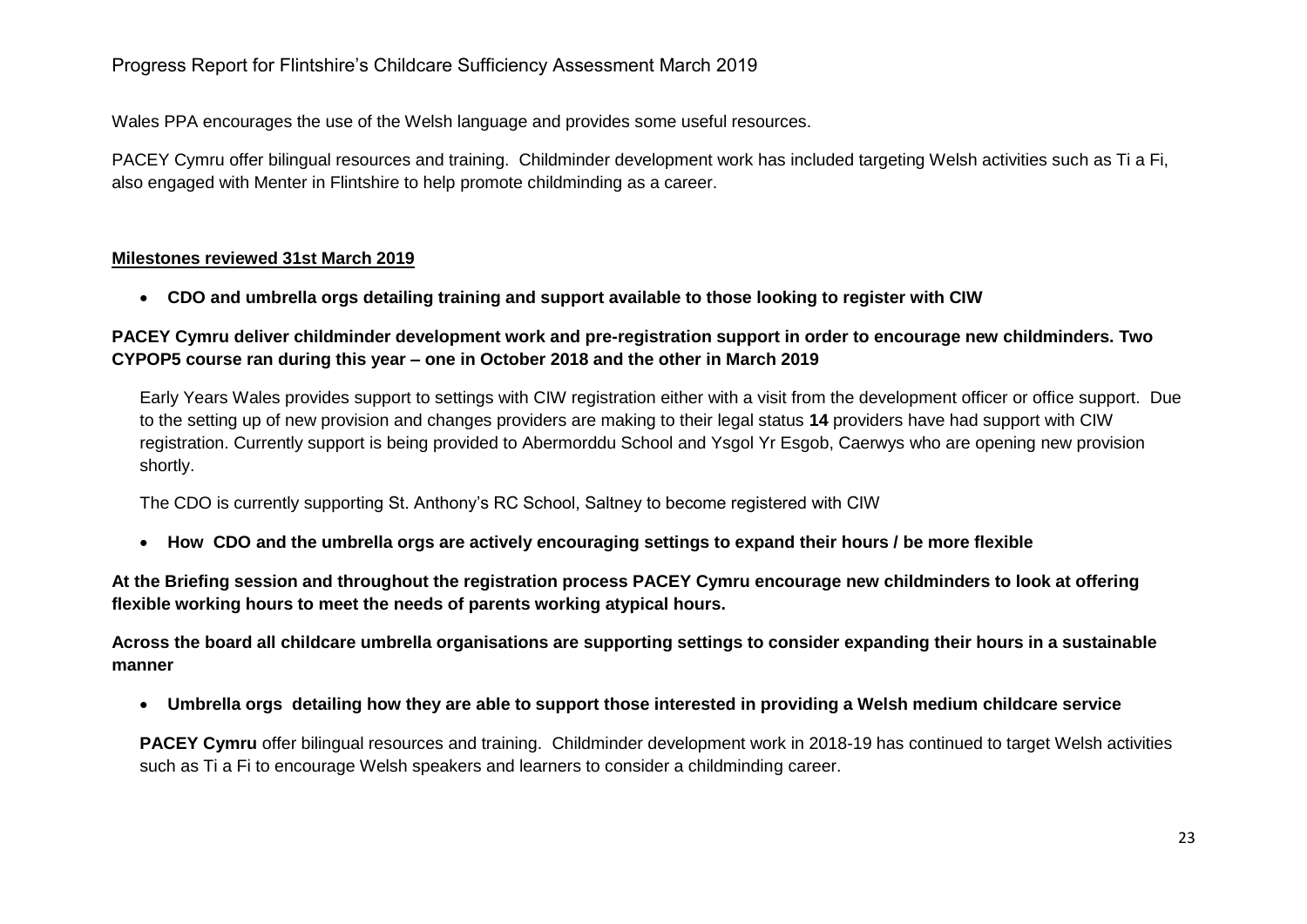## **Early Years Wales**

- Early Years Wales visited settings that had completed the Un, Dau Tri courses to provide additional support with reading Welsh confidently, Welsh play activities and provided them with additional Welsh resources
- Promoted the Active Offer, shared information on the benefits of nominating a Welsh speaker to wear the lanyard and badge so as to be recognised should anyone want to speak Welsh
- Shared Bookstart's bilingual books for settings to use with their families
- Visited settings to support them to complete the Gwiriwr language checker (17 completed)

**Mudiad Meithrin** have a local Support Officer who will advise and assist in all aspects of running a Cylch by providing regular telephone, email and support visits. Mudiad Meithrin also employ a support officer for the Ti a Fi groups and another Croesi'r Bont Officer through educational funding. This year sees the launch of their new updated management guidelines – Llyfr Mawr Piws – a hands on guide to help staff and committees in the day to day running of the cylch.

| Parents seeking work<br>or training opportunities | Parents, Childcare and Employment<br>(PaCE) provide funding for childcare<br>to support parents/guardians who are<br>seeking work or training opportunities,<br>when childcare is the main barrier | FISF, PaCE, NDNA | Continued<br>promotion of the<br>PaCE project |
|---------------------------------------------------|----------------------------------------------------------------------------------------------------------------------------------------------------------------------------------------------------|------------------|-----------------------------------------------|
|---------------------------------------------------|----------------------------------------------------------------------------------------------------------------------------------------------------------------------------------------------------|------------------|-----------------------------------------------|

## **Milestones reviewed 31st March 2018**

FISF continue to work with PaCE promoting the service to parents when they enquire about childcare if they wish to return to work. We are currently aware that in Flintshire PaCE are actively engaged with / supporting 94 participants across three advisors.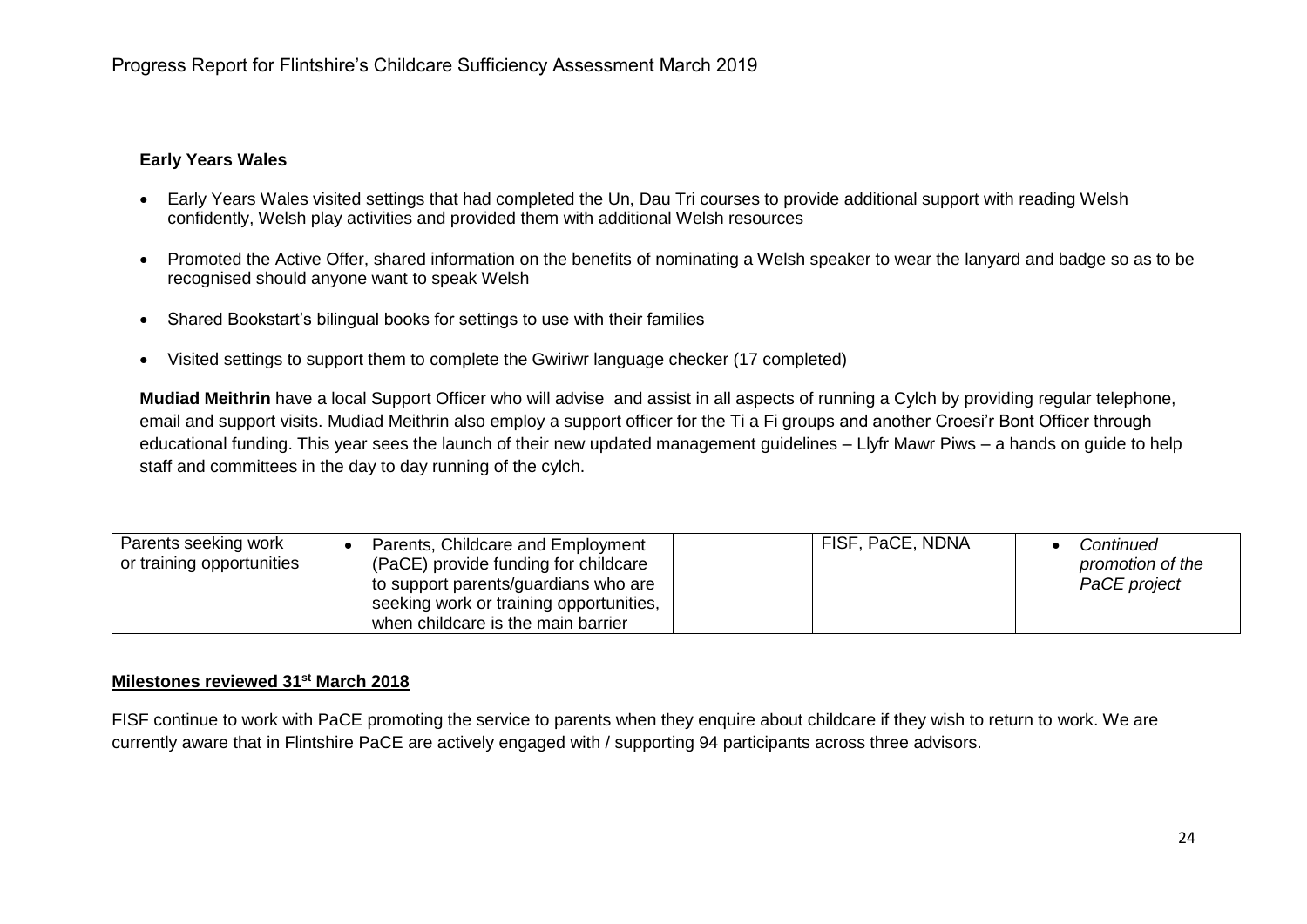NDNA Cymru are running a supported employment project 'Childcare Works' for unemployed individuals aged 50 plus living in Flintshire providing 16 weeks paid supported employment for 16 hours per week to include childcare specific training workshops and placements within childcare settings.

ASPIRE is a project funded by the Big Lottery Fund to support young parents or expectant young parents\* (\*who are at least 29 weeks into their pregnancy) aged 14 to 25 years across Flintshire and Wrexham.

During 2017 – 2018 it has supported 116 participants. The project is concerned at the lack of funding for childcare to allow school age parents to return to studying. Also, young parents who receive funding for college based childcare are not allowed to use college transport for their children.

## **Milestones reviewed 31st March 2019**

## **Continued promotion of the PaCE project**

The Aspire project finished earlier this year in line with its' funding schedule.

The FISF Manager has met with PaCE in February 219 to look at revamping the programme by identifying a number of areas for improvement, specifically around promotion and feedback. One suggestion is for FISF Information Officers to carry out outreach work, especially around rural North Flintshire and the outlying villages of Mold, to complement the work carried out by the PaCE team. Also, PaCE are aware of the CSA and that they are able to feed back to us any observations they may have on childcare provision to build up evidence.

| Unemployed | No stakeholders referred to this as a barrier as the majority of      | FISF. | Continued        |
|------------|-----------------------------------------------------------------------|-------|------------------|
| households | unemployed households do not use childcare, apart from those entitled | PaCE  | promotion of the |
|            | to Flying Start childcare or funded Early Years Education             |       | PaCE project     |

## **Milestones reviewed 31st March 2018**

FISF continue to work with Flying Start, Early Entitlement and PaCE promoting these services to parents when they enquire about childcare.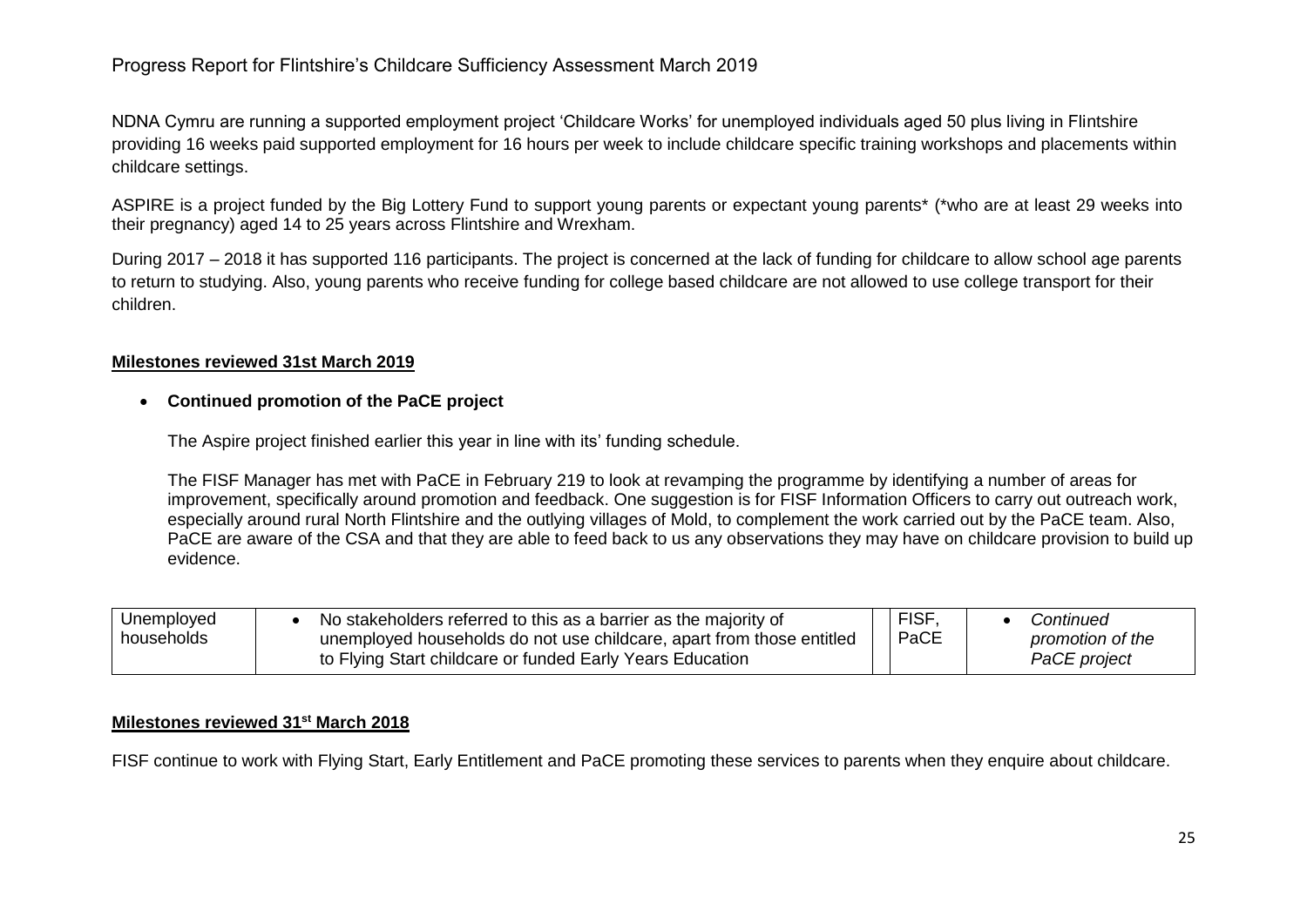The CDO has attended a number of Jobcentreplus comms meetings across Flintshire to promote the services of FISF, the CO and childminding as a career option.

## **Milestones reviewed 31st March 2019**

# **Continued promotion of the PaCE project**

FISF continue to work with PaCE, Flying Start and Early Entitlement promoting these services to parents when they enquire about childcare.

The CDO has attended four Lone Parent sessions at Mold Jobcentreplus promoting FISF, DEWIS, the Childcare Offer and careers in childcare.

| LOW<br>income<br>families | Affordability is a barrier for low<br>income families and some<br>stakeholders welcomed<br>Flintshire's continued<br>commitment to providing<br>Assisted places funding | The administrative process<br>can sometimes delay or<br>exclude some low income<br>families from applying for<br>funding or tax credits. | <b>FISF</b><br>Jobcentreplus, | Support with completing<br>applications for assisted<br>Places funding and tax<br>credits should be<br>available to all |
|---------------------------|-------------------------------------------------------------------------------------------------------------------------------------------------------------------------|------------------------------------------------------------------------------------------------------------------------------------------|-------------------------------|-------------------------------------------------------------------------------------------------------------------------|
|---------------------------|-------------------------------------------------------------------------------------------------------------------------------------------------------------------------|------------------------------------------------------------------------------------------------------------------------------------------|-------------------------------|-------------------------------------------------------------------------------------------------------------------------|

# **Milestones reviewed 31st March 2018**

FISF will refer parents to Welfare Rights and Jobcentreplus if they have questions regarding tax credits and other benefits.

FISF staff and the CDO support parents over the phone or via email or invite them to Connects, Flint to support them in completing Assisted Places grant forms.

## **Milestones reviewed 31st March 2019**

**Support with completing applications for assisted Places funding and tax credits should be available to all**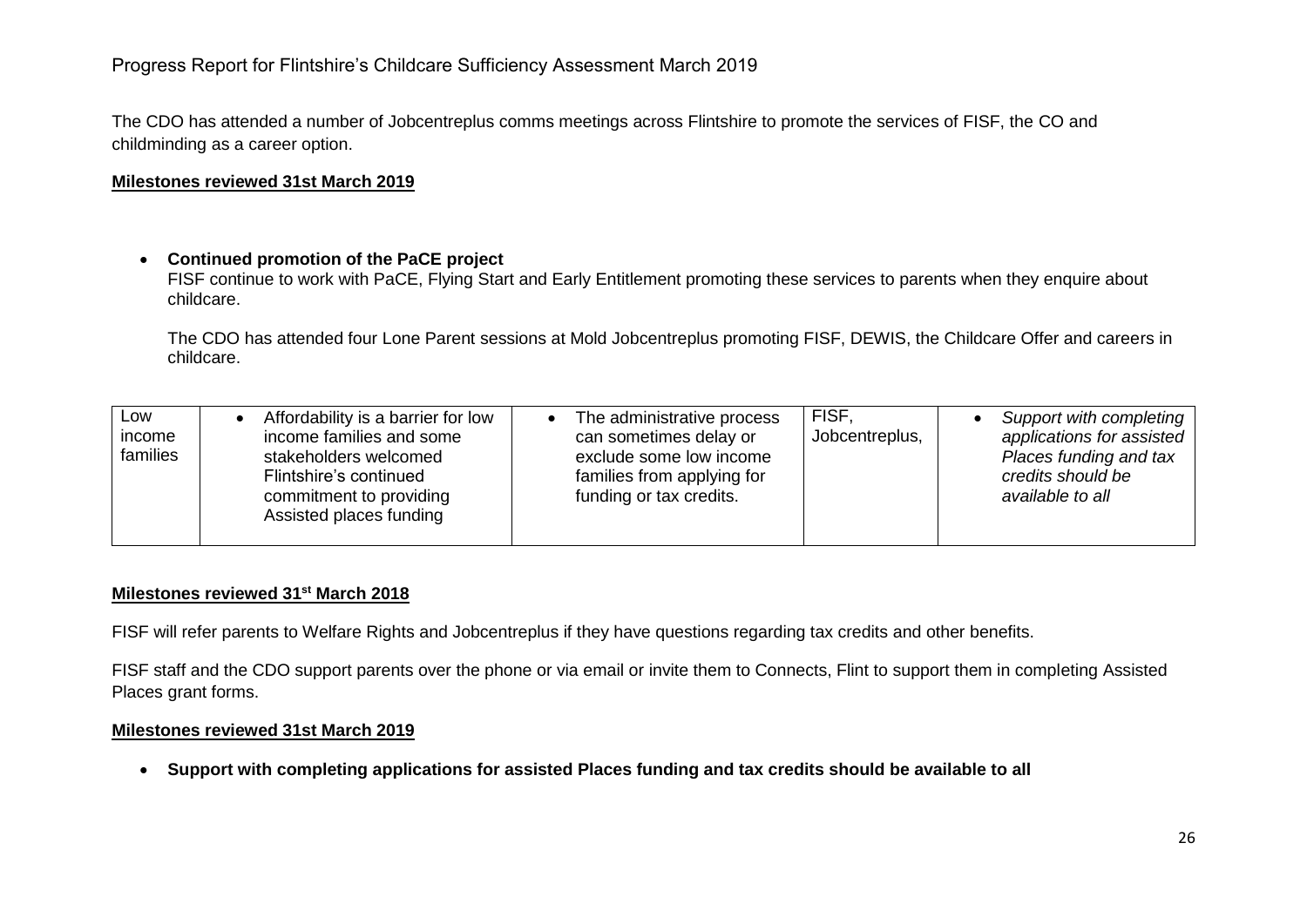# Progress Report for Flintshire's Childcare Sufficiency Assessment March 2019

FISF attend training related to benefits and funding for low income families and are able to signpost and support them to apply for funding.

The CDO administers payment of the Assisted Places grant from the FCC Childcare budget and the Welsh Government Out of School Childcare grant with both grants funding places for 125 children during term time and 40 children during school holidays for 2018 /19.

Early Years Wales continues to support the administration of the Assisted Places Scheme in Flintshire with 63 children in receipt of support for 2018/19

| ∟one<br>parent<br>families | Affordability is a barrier for lone<br>parent families and some<br>stakeholders welcomed<br>Flintshire's continued<br>commitment to providing<br>Assisted places funding | The administrative process<br>can sometimes delay or<br>exclude some lone parent<br>families from applying for<br>funding or tax credits. | <b>FISF.</b><br>Jobcentreplus, | Support with completing<br>applications for assisted<br>Places funding and tax<br>credits should be<br>available to all |
|----------------------------|--------------------------------------------------------------------------------------------------------------------------------------------------------------------------|-------------------------------------------------------------------------------------------------------------------------------------------|--------------------------------|-------------------------------------------------------------------------------------------------------------------------|
|----------------------------|--------------------------------------------------------------------------------------------------------------------------------------------------------------------------|-------------------------------------------------------------------------------------------------------------------------------------------|--------------------------------|-------------------------------------------------------------------------------------------------------------------------|

## **Milestones reviewed 31st March 2018**

FISF will refer lone parents to Welfare Rights and JCP if they have questions regarding tax credits and other benefits.

FISF staff and the CDO support parents over the phone or via email or invite them to Connects, Flint to support them in completing Assisted Places grant forms.

## **Milestones reviewed 31st March 2019**

**Support with completing applications for assisted Places funding and tax credits should be available to all**

FISF attend training related to benefits and funding for low income families and are able to signpost and support them to apply for funding.

The CDO administers payment of the Assisted Places grant from the FCC Childcare budget and the Welsh Government Out of School Childcare grant with both grants funding places for 106 children during term time and 37 children during school holidays for 2018. In January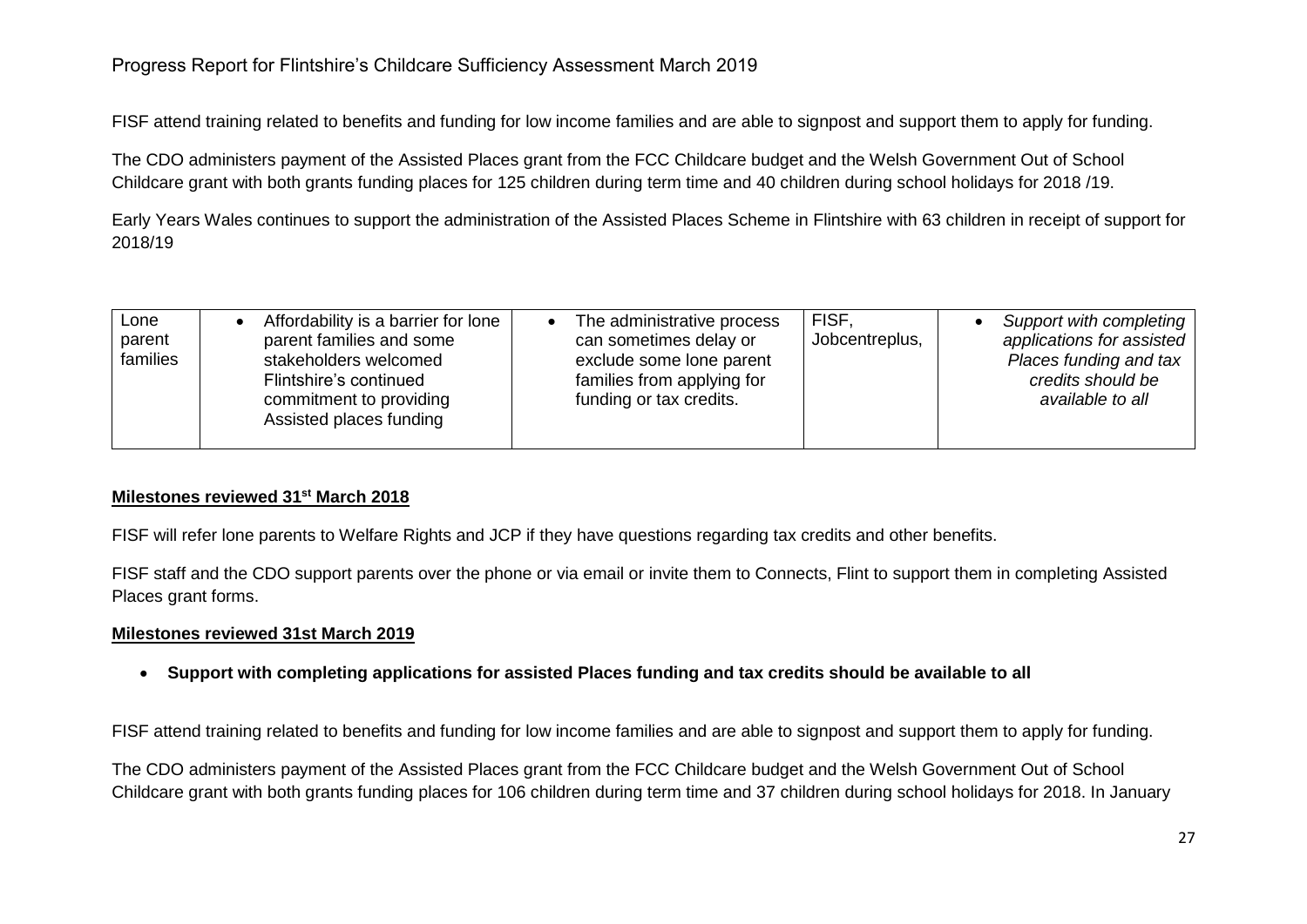# Progress Report for Flintshire's Childcare Sufficiency Assessment March 2019

2019 there were no more funds available from the Out of School grant fund for assisted places grant and the CDO asked Welsh Government if there was a possibility to apply for additional funding. We wish to thank Welsh Government for their prompt response as they were able to release an additional £5,000 grant funding which enabled the CDO to support an additional 19 children in attending term time childcare and a further 7 children to access holiday care during the Spring term.

The CDO has attended four Lone Parent sessions at Mold Jobcentreplus promoting FISF, DEWIS, the Childcare Offer and careers in childcare

# **Early Years Wales continues to support the administration of the Assisted Places Scheme in Flintshire with 63 children in receipt of support for 2018/19**

| Families from<br>ethnic minority<br>backgrounds | The administrative process can sometimes<br>delay or exclude some families from ethnic<br>minority backgrounds from applying for<br>funding or tax credits. | <b>FISF</b><br>Jobcentreplus, | Support with completing<br>applications for assisted Places<br>funding and tax credits should be<br>available to all |
|-------------------------------------------------|-------------------------------------------------------------------------------------------------------------------------------------------------------------|-------------------------------|----------------------------------------------------------------------------------------------------------------------|
|-------------------------------------------------|-------------------------------------------------------------------------------------------------------------------------------------------------------------|-------------------------------|----------------------------------------------------------------------------------------------------------------------|

## **Milestones reviewed 31st March 2018**

FISF work with and make referrals to BAWSO, Save the Family, DASU, Daffodils and other agencies

## **Milestones reviewed 31st March 2019**

**Support with completing applications for assisted Places funding and tax credits should be available to all**

FISF continue to work with a variety of agencies across Flintshire to ensure that families from ethnic minority groups receive support with applying for Assisted Places funding and other family benefits.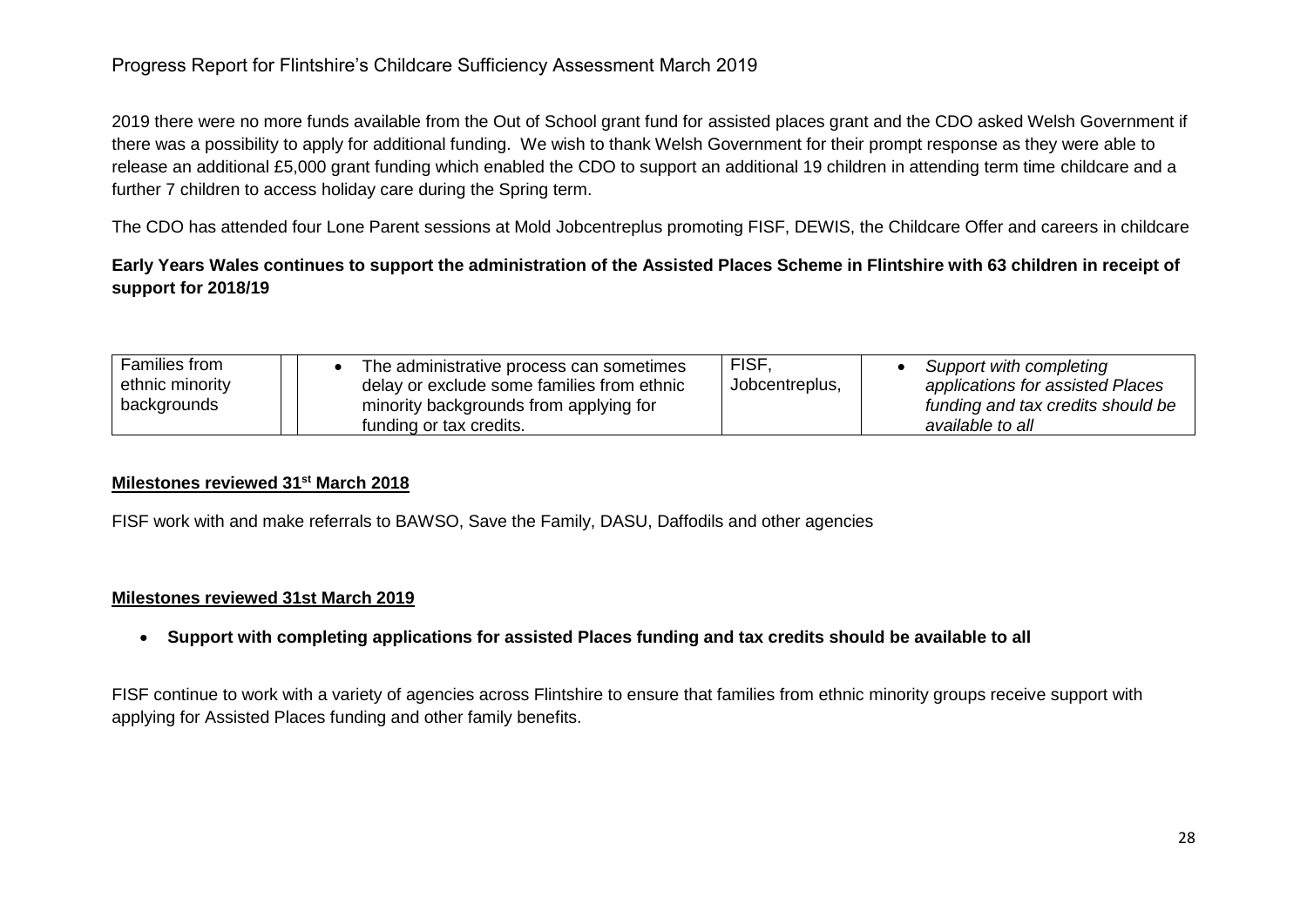| Families with children<br>who have special<br>educational needs or a<br>disability | This was not mentioned by any<br>$\bullet$<br>stakeholders as a barrier, as provision for<br>children with special educational needs or<br>a disability is very good in Flintshire.<br>Financial support is available via the<br>Extra Hands grants to employ additional<br>staff to integrate these children within the<br>setting. | FISF, Early Years Wales<br>(previously Wales PPA),<br>Childcare Brokerage<br>Officer | Continued promotion of<br>the Extra Hands grant<br>amongst parents and<br>childcare settings<br>Use of the SEN grant for<br>funded childcare offer. |
|------------------------------------------------------------------------------------|--------------------------------------------------------------------------------------------------------------------------------------------------------------------------------------------------------------------------------------------------------------------------------------------------------------------------------------|--------------------------------------------------------------------------------------|-----------------------------------------------------------------------------------------------------------------------------------------------------|
|------------------------------------------------------------------------------------|--------------------------------------------------------------------------------------------------------------------------------------------------------------------------------------------------------------------------------------------------------------------------------------------------------------------------------------|--------------------------------------------------------------------------------------|-----------------------------------------------------------------------------------------------------------------------------------------------------|

Lynne Mort from FISF and Jackie Dines from Wales PPA support parents and settings to access the Extra Hands grants.

37 children have received one to one support from April 2017 to March 2018 with 11 funded from the OOSC grant, 23 funded from the FCC Childcare grant and 3 from the CO SEN grant.

One childminder received an Inclusion Grant, funded by the OOSC grant, to provide a ramp for her setting.

PACEY local North East Regional meeting in February 2017 focussed on inclusion with Lynne Mort as guest speaker to raise awareness of the inclusion toolkit and Lynne's support, and to share good practice with peers

37 of the 4,107 children and young people attending Summer Playschemes during summer holidays 2017 were supported by the Buddy system.

#### **Milestones reviewed 31st March 2019**

#### **Continued promotion of the Extra Hands grant amongst parents and childcare settings**

Lynne Mort from FISF and Jackie Dines from Early Years Wales have continued to support parents and settings to access the Extra Hands grants up until the end of December 2018 when Lynne Mort left her position with FCC as Childcare Brokerage Officer. From January to March 2019 Jackie Dines has been commissioned through Early Years Wales to provide elements of the Childcare Brokerage Officer role which has included supporting parents and settings with Extra Hands grant applications.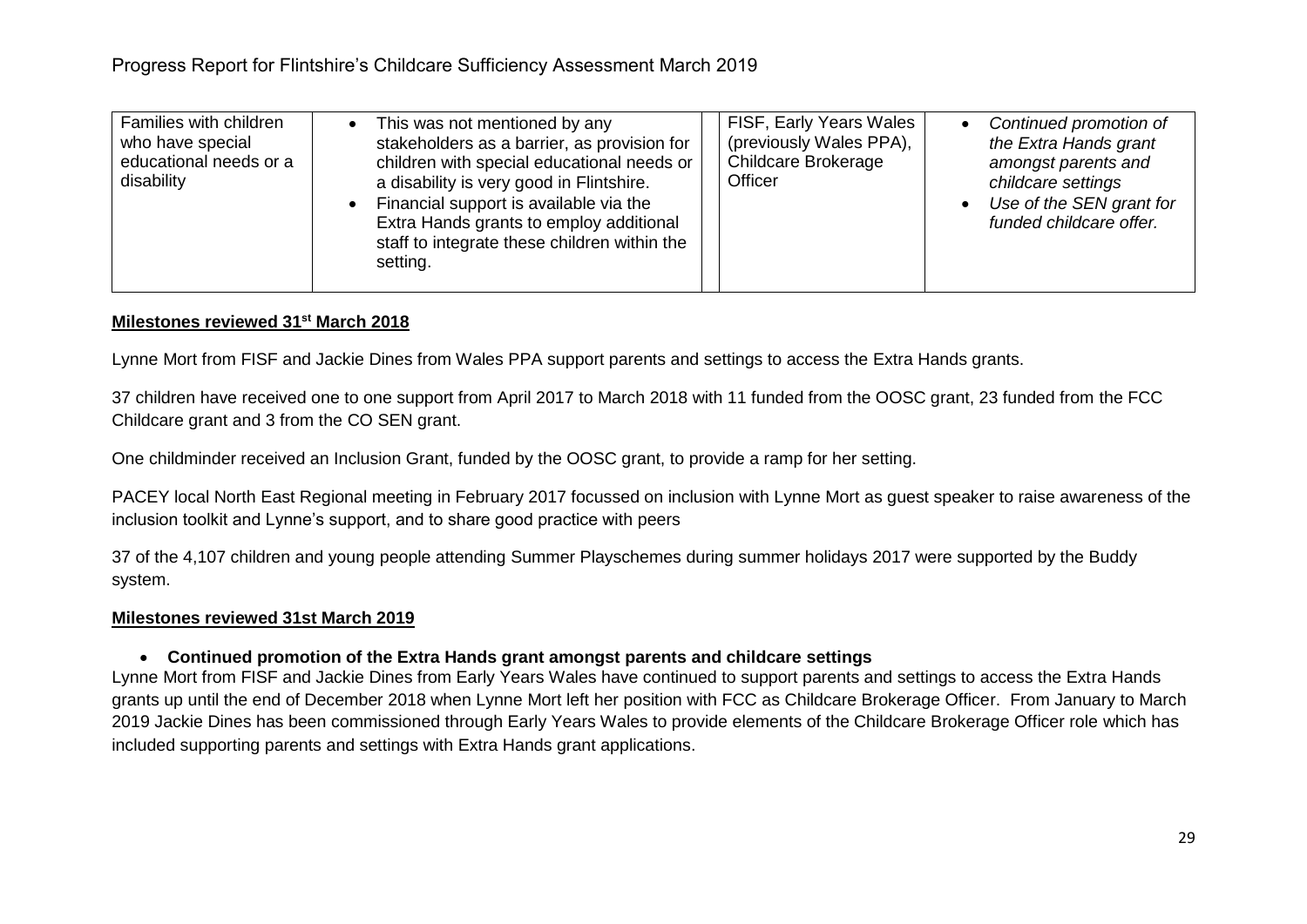The CDO administers payment of the Extra Hands grant from the FCC Childcare budget for non-Early Years Wales members and the Welsh Government Out of School Childcare grant with both grants funding places for 19 children during 2018 /19. Additional support from Welsh Government towards the end of the funding period enabled the CDO to process a further 3 grants to support children during the Spring term. Once again many thanks, on behalf of these Flintshire families, to Welsh Government for this additional financial support.

THE CDO also processes the CO SEN payments. During this financial year 14 families have benefitted from Extra Hands grant payments and two settings have received an Equipment / resources grant to support a CO child in their setting.

Early Years Wales supported 11 children with one to one support from April 2018 to March 2019 funded from the FCC Childcare grant.

## **Use of the SEN grant for funded childcare offer.**

*There has been joint working between agencies (EE and FISF) to encourage consistent approach to allocation of ALN support funding between schemes, particularly as the same children may be accessing funding from two sources. EE and FISF have reviewed their funding application forms for the ALN grants in order to strengthen consistency and meet best needs of the child.*

| Category                                 | <b>Strengths</b>                                                                                                                                                                                                                                             | Weaknesses                                                                                                                                                                                                                                                                                              | Actioned by                                                                                                     | <b>Priorities</b>                                                                                                                                                                                               |
|------------------------------------------|--------------------------------------------------------------------------------------------------------------------------------------------------------------------------------------------------------------------------------------------------------------|---------------------------------------------------------------------------------------------------------------------------------------------------------------------------------------------------------------------------------------------------------------------------------------------------------|-----------------------------------------------------------------------------------------------------------------|-----------------------------------------------------------------------------------------------------------------------------------------------------------------------------------------------------------------|
| Sustainability<br>of childcare<br>sector | <b>OOSC Grant funds</b><br>development worker<br>hours, sustainability<br>grants and a training<br>schedule.<br>FCC Childcare grant<br>funding umbrella<br>organisations to support<br>childcare settings<br>Parents can access<br>financial assistance such | Increased financial strain<br>$\bullet$<br>on settings, for example the<br>living wage, rent costs,<br>pension requirements,<br>utilities and business rates.<br>An increased requirement<br>$\bullet$<br>on settings to digitally<br>complete regulatory<br>required documentation<br>e.g. SASS 1 & 2. | CDO, FISF, Early<br>Years Wales<br>(previously Wales<br>PPA), Mudiad<br>Meithrin, CPCKC<br>NDNA, PACEY<br>Cymru | Securing<br>$\bullet$<br>continued funding<br>for the sector.<br>Consistent<br>promotion of the<br>grants available to<br>settings and<br>parents.<br>Continued<br>$\bullet$<br>investment in IT<br>support for |

# **Other issues to be reflected in action plan**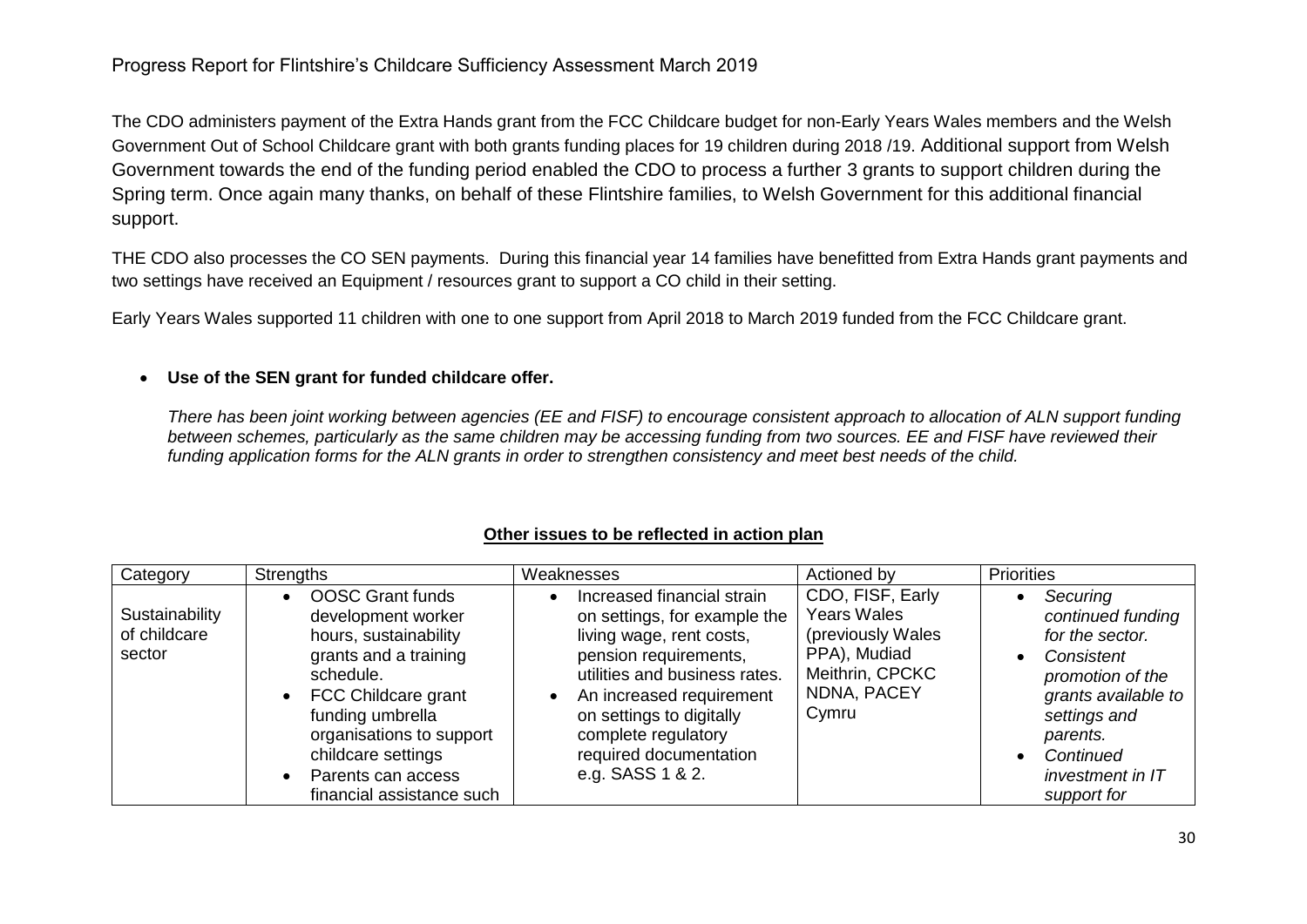| as tax credits, employer<br>supported schemes and<br>assisted places grants. | The large number of<br>settings operating under<br>voluntary management<br>committees, with annual<br>membership changes. | settings<br>completing SASS<br>Part 1 and 2 |
|------------------------------------------------------------------------------|---------------------------------------------------------------------------------------------------------------------------|---------------------------------------------|
|------------------------------------------------------------------------------|---------------------------------------------------------------------------------------------------------------------------|---------------------------------------------|

During 2017 – 2018 the OOSC grant awarded 4 sustainability grants and the FCC Childcare grant awarded 12 sustainability grants to support. Both of these grant streams will be available during 2018 – 2019 to support childcare settings across Flintshire.

PACEY Cymru de-registration report Feb 17 identified that some childminders felt they should have been more business minded. As a result of these finding, PACEY Cymru have established routine calls for newly registered childminders and introduced and a short intro to new registration support webinar. Further to this the local authority funds PACEY Cymru to deliver a local 'Newly Registered support workshop' (within FISF additional training programme) to help new childminders with business sustainability through a focus on marketing and running their new business as well as preparing for their first inspection.

All umbrella organisations have consistently promoted the sustainability grants and assisted places grants with increased take up of both of these grants during this financial year.

NDNA Cymru has worked closely with the Welsh Government on the small business rates relief scheme, which will support the sustainability of private day nurseries.

CPCKC have secured funding from the Moonlight foundation to fund a Peripatetic Childcare Business Development Officer to support OSC settings in Flintshire one day per week.

FISF have purchased six laptops which are free to loan out to childcare settings to assist in completing SASS 1 and 2

## **Milestones reviewed 31st March 2019**

**Securing continued funding for the sector.**

During 2018 – 2019 the OOSC grant awarded 8 sustainability grants and the FCC Childcare grant awarded 9 sustainability grants to support. Both of these grant streams will be available during 2019 – 2020 to support childcare settings across Flintshire.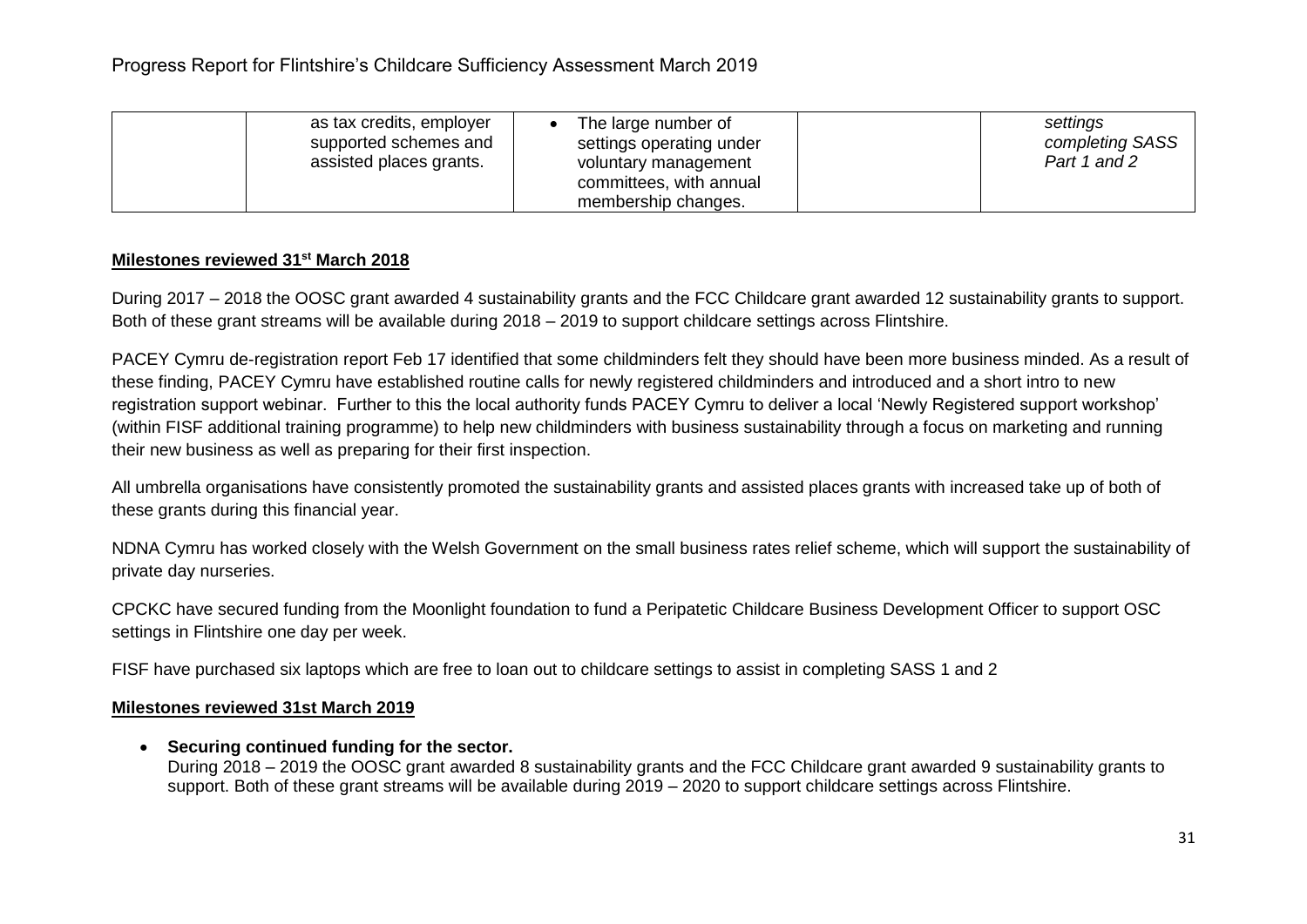PACEY Cymru published an [update to the childminder de-registration report](https://www.pacey.org.uk/news-and-views/news/archive/2018-news/may-2018/latest-on-childminder-de-registrations-in-wales/) which shows the work undertaken to against the recommendations to the 2017 childminder de-registration report. As a result of these finding, PACEY Cymru have established routine calls for newly registered childminders and introduced and a short intro to new registration support webinar. Further to this the local authority funds PACEY Cymru to deliver local Newly Registered support for childminders, which has moved to an advice surgery model as opposed to workshop in order to offer tailored business sustainability support, which includes marketing and running their new business, as well as preparing for their first inspection.

CPCKC secured funding from the Moonlight foundation to fund a Peripatetic Childcare Business Development Officer to support OSC settings in Flintshire one day per week up until 31<sup>st</sup> December 2018.

Sustainability continues to remain a concern as we find we have some small playgroups who cannot open more than they currently do and because of this they could now be at a disadvantage in terms of being sustainable because they can't compete with the settings which open extended hours to take the CO children.

NDNA report that business rates in Wales have now been waived for all nurseries (for three years initially). This is in response to calls from the NDNA to the Government to help nurseries to meet rising wages pension auto enrolment and sick pay costs. The request for the rate for early entitlement to rise £4.50 an hour in line with the 30 hour offer was also met .Flintshire are now piloting the scheme. This has been welcomed and will also help nurseries to continue to deliver the Foundation Phase as the rate paid beforehand was £2.91 an hour.

## **Consistent promotion of the grants available to settings and parents.**

Early Years Wales supports providers with sustainability related issues, providing business plan templates and useful grant information, we also send a representative to sustainability panel meetings.

The FISF newsletter continually promotes the availability of grants to all settings

All umbrella organisations have consistently promoted the sustainability grants and assisted places grants with increased take up of both of these grants during this financial year yet again.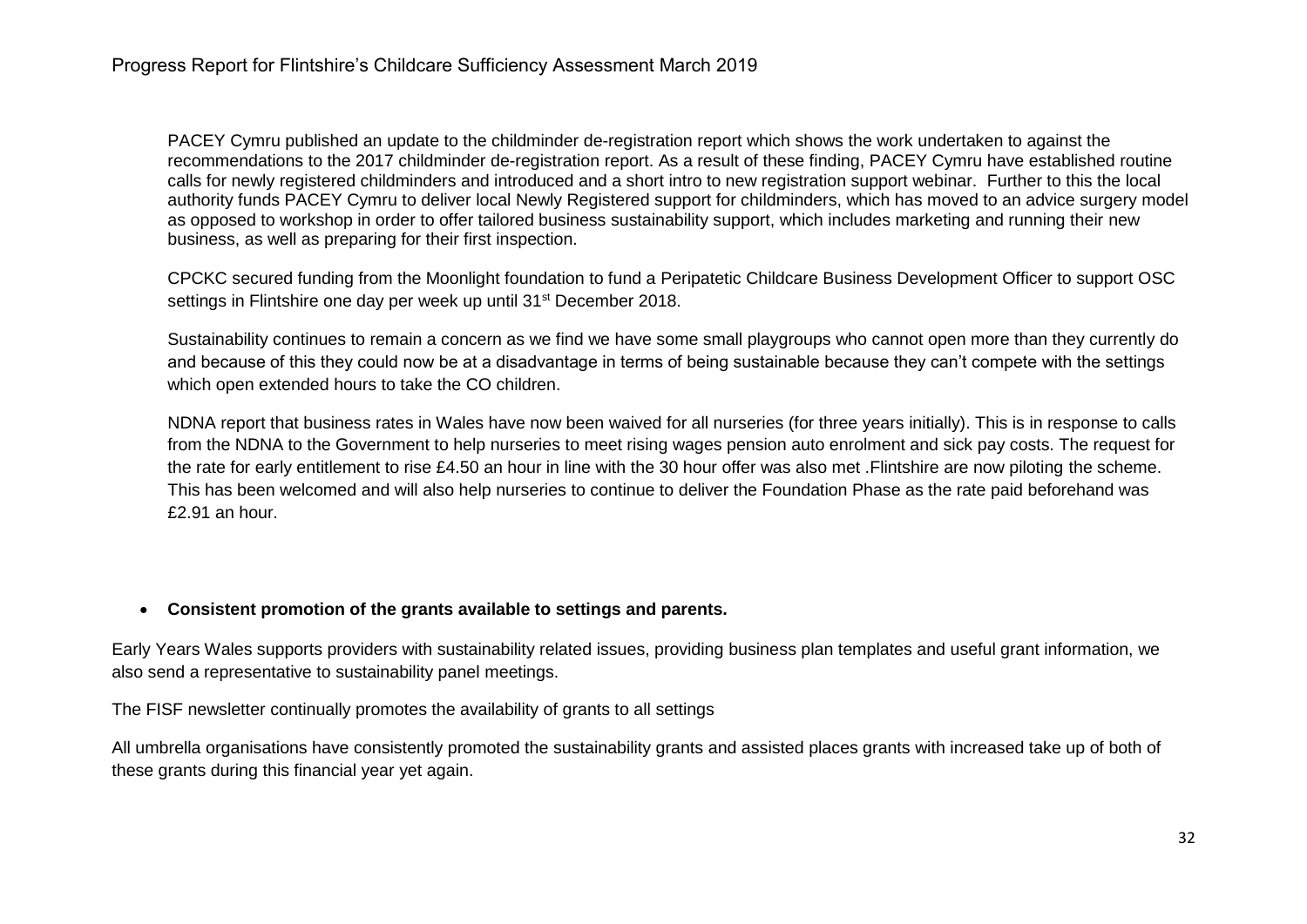## **Continued investment in IT support for settings completing SASS Part 1 and 2**

FISF have six laptops which are free to loan out to childcare settings to assist in completing SASS 1 and 2, DEWIS registration and Childcare Offer administration

| Cross Border<br>arrangements |  | Early Entitlement cross border<br>agreement.<br>Cross border funding of the<br>Childcare Brokerage officer and<br>Aspire Information Outreach<br>Officer posts.<br>Collaborative working across<br>five counties in North Wales to<br>fund childminder preregistration<br>training package. |  | No cross border<br>agreements for the<br>processing of Assisted<br>Places or One to One<br>grants. | <b>CDO</b> |  | Establishing cross border<br>agreements for the<br>processing of Assisted<br>Places or One to One<br>grants.<br>Consistency with other<br>programmes e.g. Early<br>Entitlement / Foundation<br>Phase |
|------------------------------|--|---------------------------------------------------------------------------------------------------------------------------------------------------------------------------------------------------------------------------------------------------------------------------------------------|--|----------------------------------------------------------------------------------------------------|------------|--|------------------------------------------------------------------------------------------------------------------------------------------------------------------------------------------------------|
|------------------------------|--|---------------------------------------------------------------------------------------------------------------------------------------------------------------------------------------------------------------------------------------------------------------------------------------------|--|----------------------------------------------------------------------------------------------------|------------|--|------------------------------------------------------------------------------------------------------------------------------------------------------------------------------------------------------|

#### **Milestones reviewed 31st March 2018**

Cross border funding continues for children accessing early entitlement settings.

The Childcare Brokerage Officer post and Aspire Information Outreach Officer post continue to be funded by a Flintshire and Wrexham agreement.

CDO has not been able to arrange any reciprocate funding arrangements regarding assisted places funding as neighbouring Local Authorities have different grant processing procedures.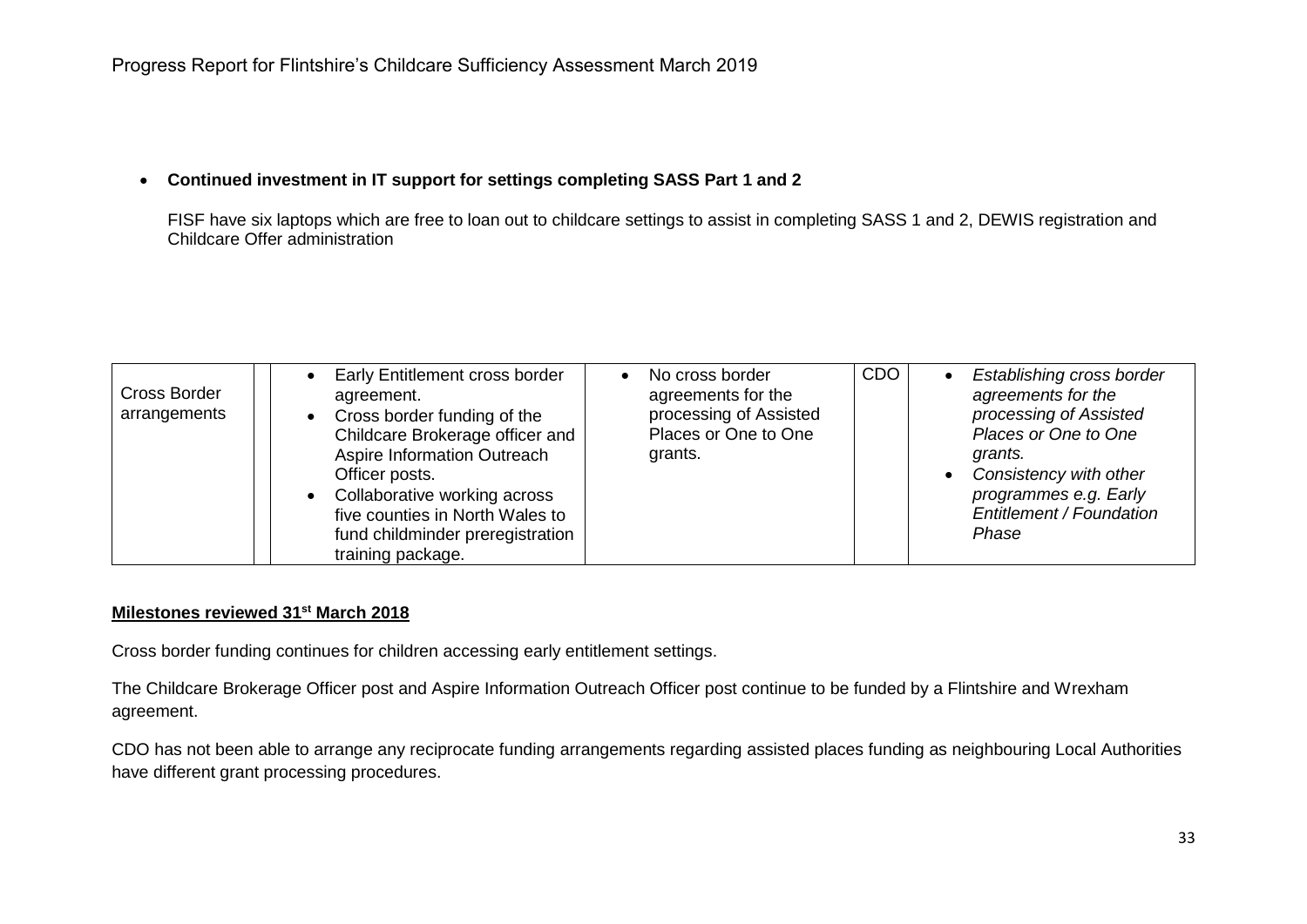The CO team continue to work with neighbouring authorities to discuss the reciprocation of the offer when it rolls out nationally.

# **Milestones reviewed 31st March 2019**

## **Establishing cross border agreements for the processing of Assisted Places or One to One grants.**

The Childcare Brokerage Officer post was funded by a Flintshire and Wrexham agreement up until 31<sup>st</sup> December 2018

The Childcare Offer Extra Hands Grant can be processed for Flintshire children attending settings in other Local Authorities.

## **Consistency with other programmes e.g. Early Entitlement / Foundation Phase**

The CO team continue to work with neighbouring authorities to discuss the reciprocation of the offer as it rolls out nationally For example cross border arrangements between Cheshire East Council and Cheshire West & Chester Council were formalised in November 2018.

EE and FISF have met to facilitate the streamlining of the Extra Hands grant application process as much as possible. However, as the funding is sourced separately it is not possible to use duplicate paperwork.

| Workforce<br>Development<br>and Training | According to the SASS<br>survey results at least<br>96% of the childcare<br>workforce have relevant<br>qualifications | Reliance on Welsh<br>Government Out of School<br>childcare grant to fund<br>mandatory training<br>schedule. | CDO, Early Years<br>Wales (previously<br>Wales PPA),<br>NDNA, PACEY | Securing funding for<br>mandatory training<br>schedule and other<br>training opportunities<br>for CPD |
|------------------------------------------|-----------------------------------------------------------------------------------------------------------------------|-------------------------------------------------------------------------------------------------------------|---------------------------------------------------------------------|-------------------------------------------------------------------------------------------------------|
|------------------------------------------|-----------------------------------------------------------------------------------------------------------------------|-------------------------------------------------------------------------------------------------------------|---------------------------------------------------------------------|-------------------------------------------------------------------------------------------------------|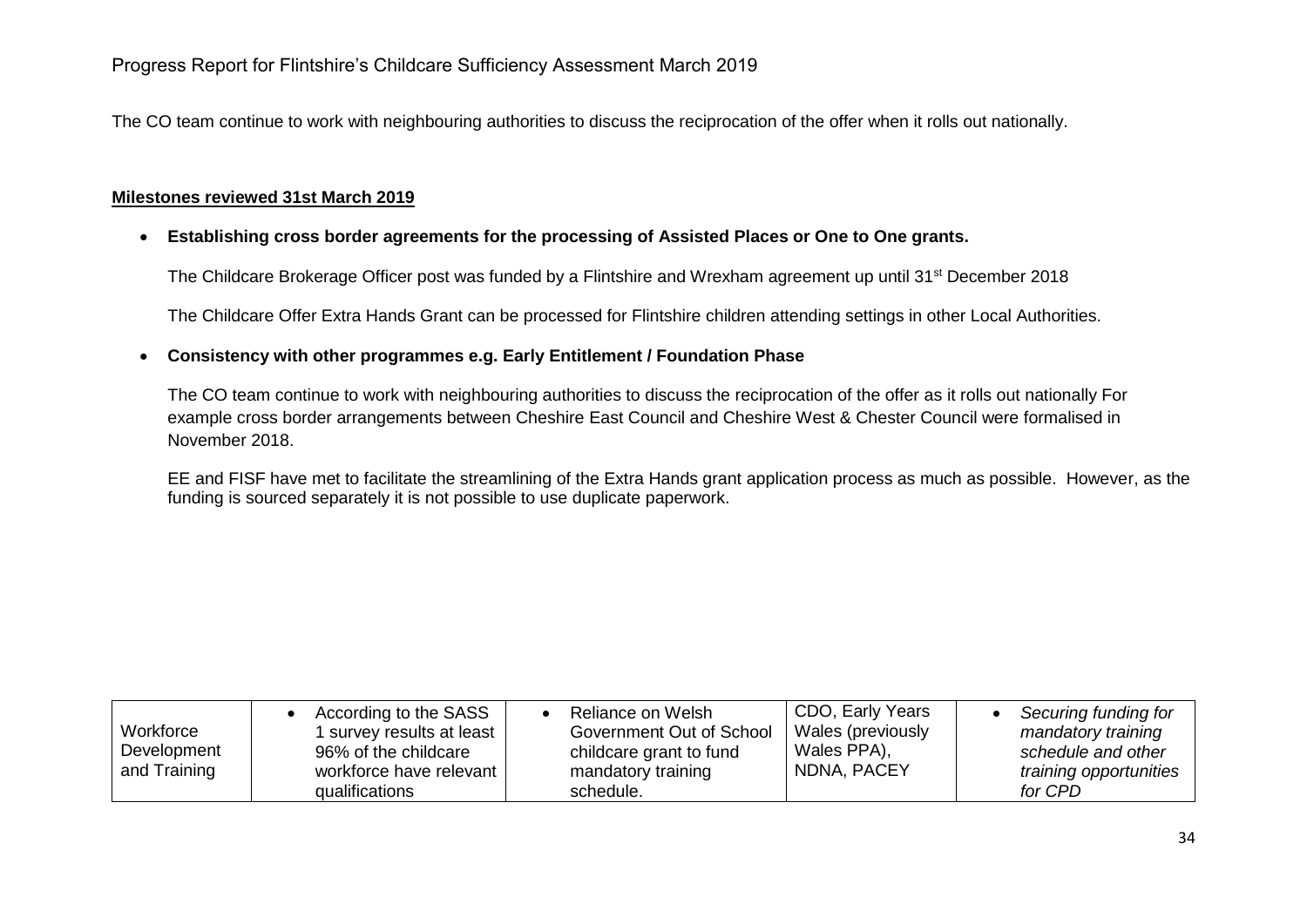| Childcare settings<br>understanding of<br>'appropriate' qualifications<br>as required in the National<br>Minimum Standards (13.6<br>and 13.7) | Cymru, Mudiad<br>Meithrin | Promotion of level 2<br>and Level 3 courses<br>amongst all settings |
|-----------------------------------------------------------------------------------------------------------------------------------------------|---------------------------|---------------------------------------------------------------------|
|-----------------------------------------------------------------------------------------------------------------------------------------------|---------------------------|---------------------------------------------------------------------|

- **The CDO promotes the training schedule and additional funded training schedule as funded from the OOSC grant. The training schedule refers childcare providers to Coleg Cambria and Plato Training as local providers of Level 2, 3 and 5 courses in Childcare and Play and the Transition Award in Playwork.**
- **Umbrella organisations detailing Level 2, 3 or 5 and Transition Award in Playwork qualifications available and any funding.**

Mudiad Meithrin are able to offer CPD training through Academi to all staff. Mudiad Meithrin are also able to train staff to level 3 through the national training programme.

NDNA Cymru offer a wide range of face to face and online training to support workforce development.

The FCC Childcare grant have funded two rounds of CYPOP5 courses for potential new childminders during 2017 – 2018. Some of the workshops and training funded by FCC and delivered by PACEY Cymru have been mentioned above such as newly registered support workshop for childminders and Fun with Welsh in February. PACEY Cymru have also delivered New Inspection Framework in May and June 2017, Digital Inclusion May 2017, Planning for Learning September 2017, Introduction to Food Allergens and Infection Prevention and Control Guidance October 2017 and Preparing for your Inspection March 2018.

## **Milestones reviewed 31st March 2019**

**Securing funding for mandatory training schedule and other training opportunities for CPD**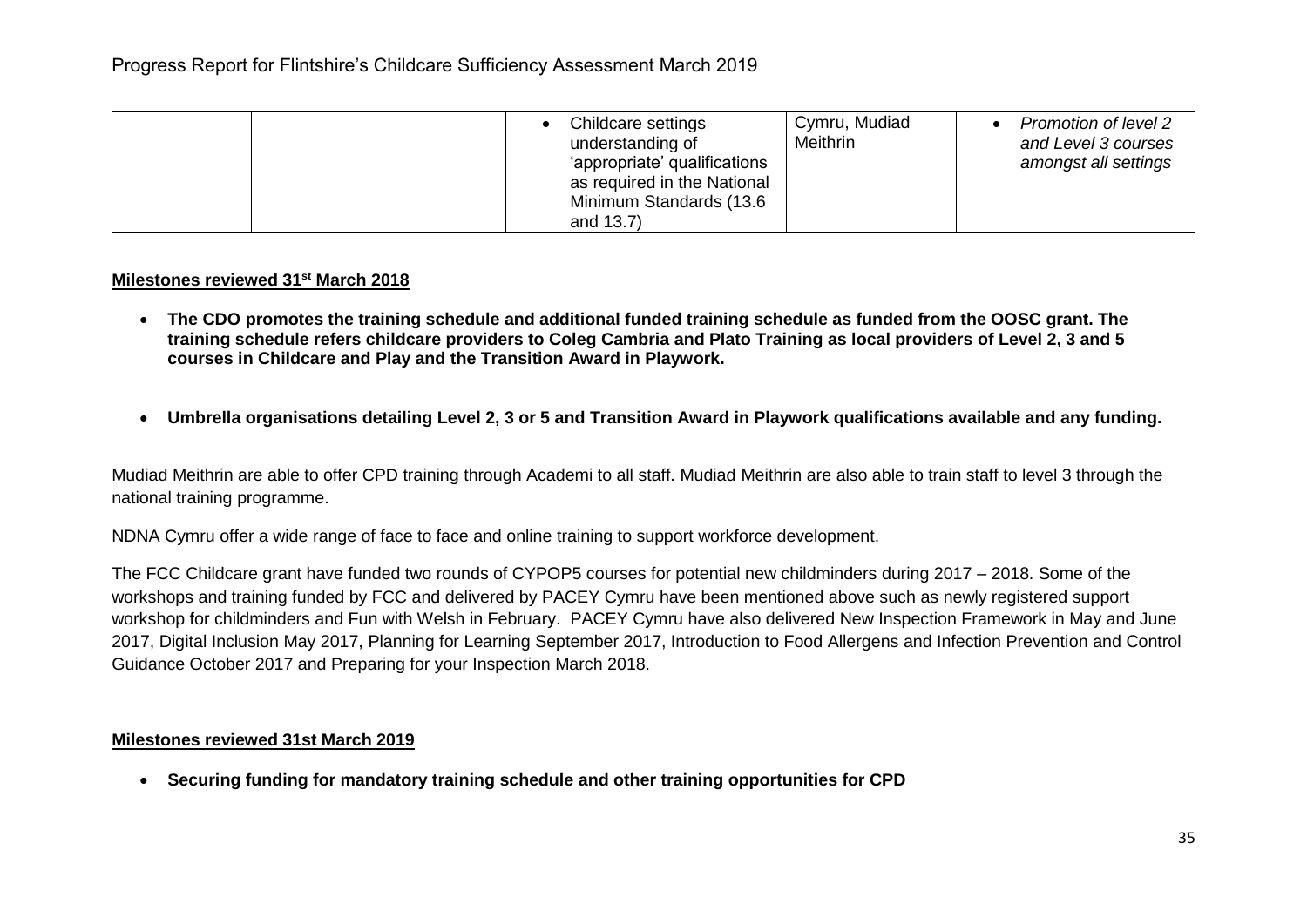**The CDO continues to provide a Training Schedule and Additional Training Schedule funded through the OOSC grant. Income generated by the training schedule enables settings to benefit from a range of training opportunities through the Additional Training Schedule**

**PACEY Cymru** - The FCC Childcare Grant has funded two rounds of childminder pre-registration training and support (October 2018 and March 2019). FCC funded training delivered by PACEY Cymru included a Completing your Quality of Care Report workshop in February 2019 (mentioned earlier). PACEY Cymru has also offered some regional training events which have been open to childminders from Flintshire, which include `using Welsh in your setting' in Colwyn Bay (November 2018), a Foundation Phase event in Llandudno (March 2019), and a storytelling session in Wepre Park (March 2019).

The **Healthy Sustainable Pre-School Scheme (HSPSS)** is a national scheme managed by Public Health Wales and coordinated in Flintshire as an extension to the Healthy Schools Scheme. Pre-school settings actively work to promote and protect all aspects of health including: physical activity, nutrition & oral, emotional & social, safety, hygiene and the wellbeing of their staff. Between April 2018 and March 2019 4 settings joined the scheme including 1 playgroup, 2 Childminder's, 1 Cylch Meithrin, 3 settings have fully completed the Scheme bringing the total to complete the scheme to date to 15.

A further X 5 settings have been reassessed this year.

In addition to providing support to settings to complete the themes the HSPSS officer works in partnership with Design 2 Smile and the dieticians from Betsicadwalder as well as other agencies to offer relevant training and workshops to settings participating in the scheme.

**Early Entitlement** workforce development 2018 – 2019 has included: Foundation Phase 2-day training; Physical Literacy; Improving Outcomes; Safeguarding (Aftathought); Solihull Approach update; Communication Friendly Spaces. A number of these course were funded through the Early Years Pupil Development Grant.

**Mudiad Meithrin** have delivered training on Behaviour management, Using mathematics in the outdoor environment, 5 steps to healthy living, GDPR and Language immersion.

## **Promotion of level 2 and Level 3 courses amongst all settings**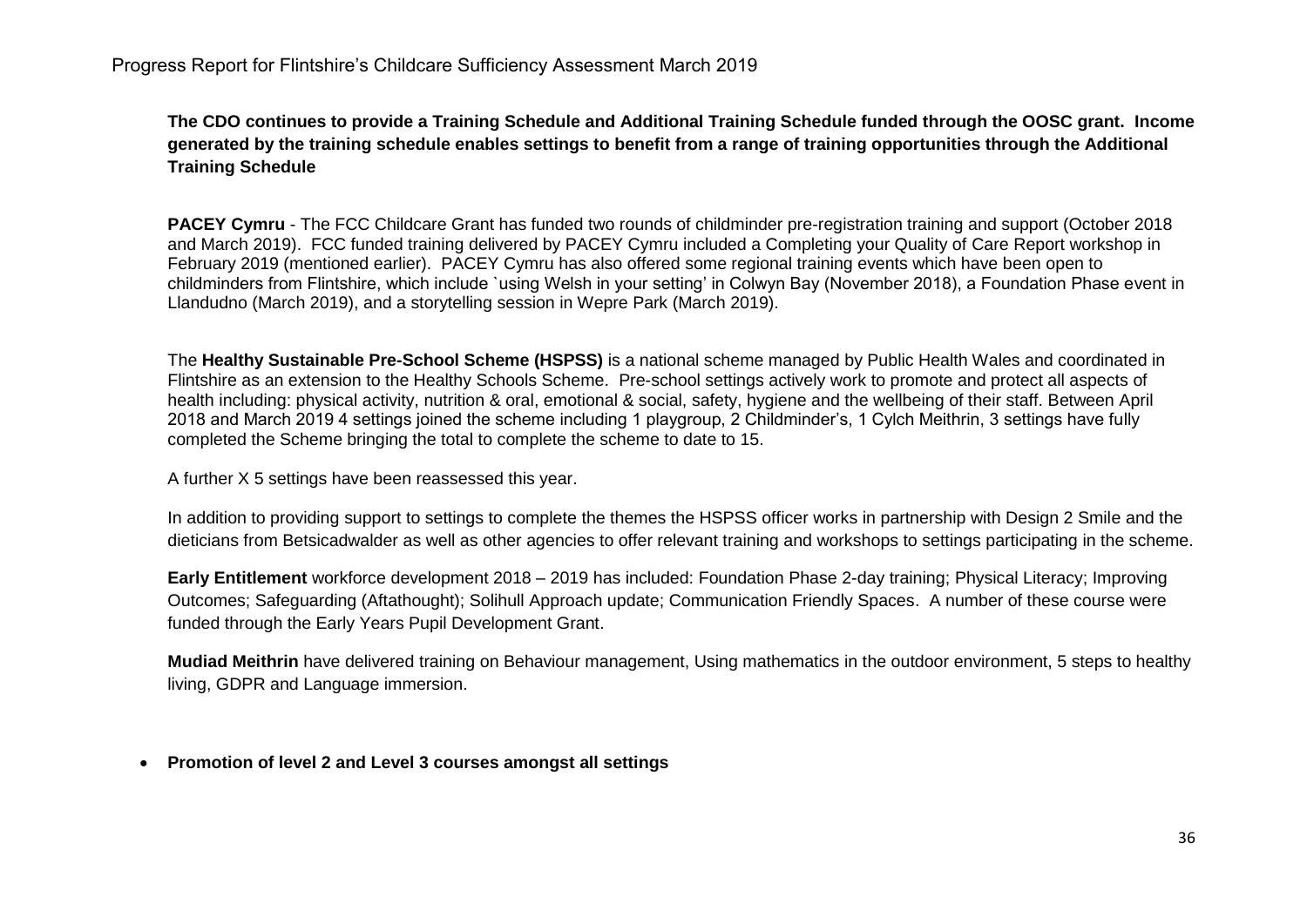Early Years Wales has been working closely with Social Care Wales, Qualifications Wales, WJEC/City and Guilds in developing and promoting qualifications for the childcare sector.

Income from the FISF Training schedule 2017 – 2018 has been used to fund 19 candidates on the Transition to Playwork Award through Coleg Cambria.

| Partnership<br>Working | Partnership working involving consultation with the Public<br>Service Board Flintshire, North Wales Safeguarding Board,<br>Umbrella / Partner Organisations, the Welsh Medium<br>Education Forum, the Strategic Play Forum, Jobcentreplus,<br>Family Information Service Flintshire, AWARE, Healthy<br>Preschools, Neighbouring Local Authorities, Local Employers |  |
|------------------------|--------------------------------------------------------------------------------------------------------------------------------------------------------------------------------------------------------------------------------------------------------------------------------------------------------------------------------------------------------------------|--|
|                        | and other stakeholders                                                                                                                                                                                                                                                                                                                                             |  |

## **Milestones reviewed 31st March 2018**

The Local Authority value the work carried out by a variety of organisations, and especially the members of the FEYDCP, in support of completing the CSA and meeting the requirements of this Action Plan.

This collaborative approach is evident in the range of partnership meetings - FEYDCP, Childcare Offer Working Group, Early Education partnership etc.

## **Milestones reviewed 31st March 2019**

The Local Authority continue to value the work carried out by a variety of organisations, and particularly those represented at EYDCP, in support of meeting the requirements of the Action Plan and producing the annual CSA Progress report.

## **Glossary**